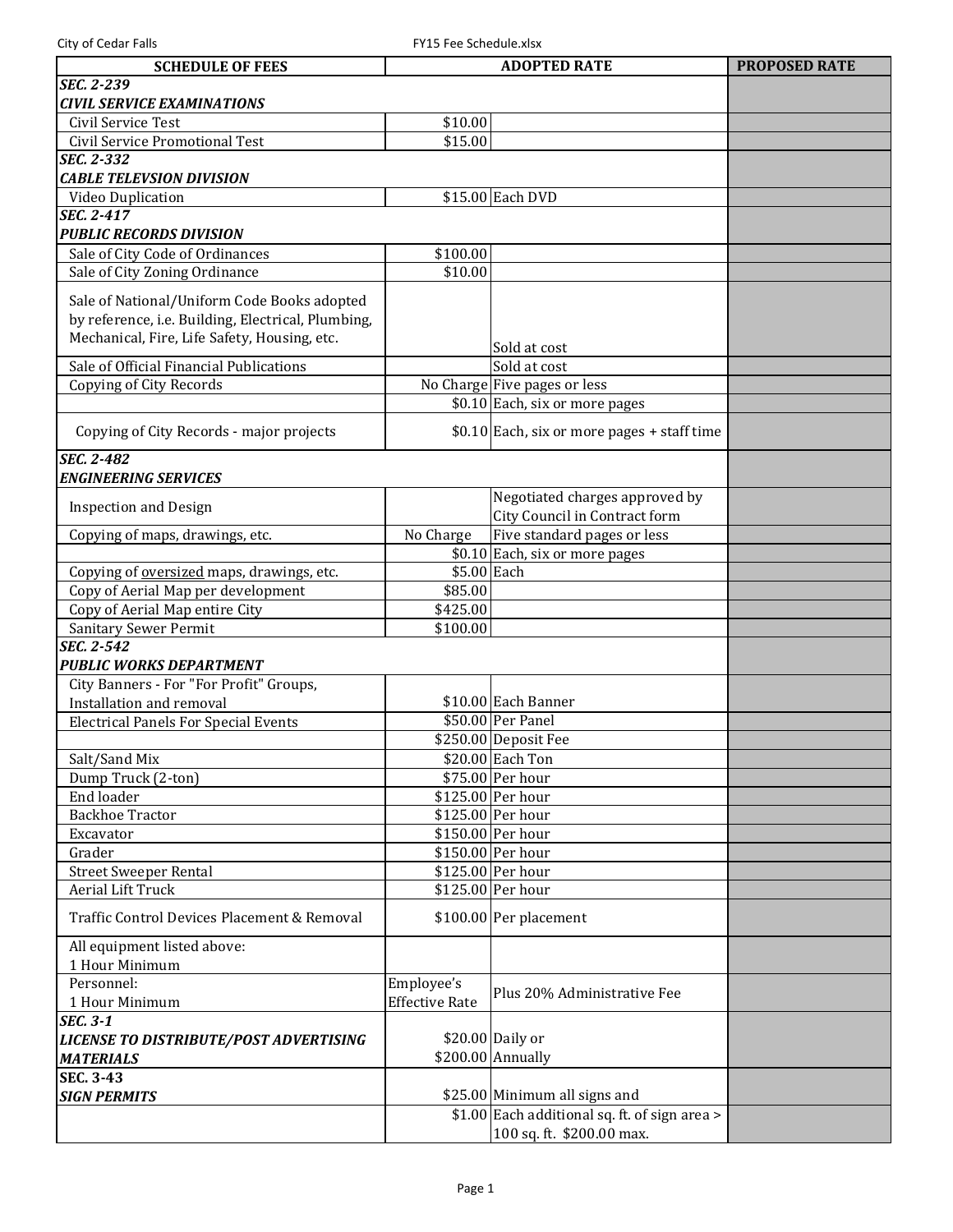| <b>SCHEDULE OF FEES</b>                                                   |            | <b>ADOPTED RATE</b>                     | <b>PROPOSED RATE</b> |
|---------------------------------------------------------------------------|------------|-----------------------------------------|----------------------|
| <b>SEC. 3-46</b>                                                          |            |                                         |                      |
| <b>SIGN PAINTER'S OR ERECTOR'S LICENSE</b>                                |            |                                         |                      |
| Painter's License                                                         |            | \$15.00 One year                        |                      |
| Erector's License                                                         |            | $$150.00$ First year and                |                      |
|                                                                           |            | \$35.00 For renewal                     |                      |
| <b>SEC. 5-53</b>                                                          |            |                                         |                      |
| <b>KEG PERMIT</b>                                                         | \$20.00    |                                         |                      |
| <b>SEC. 6-44</b>                                                          |            |                                         |                      |
| <b>DOG AND CAT LICENSE</b>                                                |            |                                         |                      |
| Dog or Cat Altered                                                        |            | \$6.00 Each year                        |                      |
| Dog or Cat Not Altered                                                    |            | $$12.00$ Each year                      |                      |
| Late Licensing                                                            |            | Doubles After March 31                  |                      |
| Duplicate License & Tag                                                   | \$1.00     |                                         |                      |
| Tag & License Mailing Fee                                                 |            | \$1.00 Each Tag/License                 |                      |
| <b>SEC. 6-86</b>                                                          |            |                                         |                      |
| <b>LICENSE FOR RIDING SCHOOLS OR STABLES</b>                              |            | \$30.00 One year                        |                      |
| <b>BUILDINGS AND BUILDING REGULATIONS</b>                                 |            |                                         |                      |
| International Building Code Plan Review. (Base                            |            | 65% of Building Permit Fee              |                      |
| project value of \$1,000 or more)                                         |            |                                         |                      |
| <b>SEC. 7-126</b>                                                         |            |                                         |                      |
| ELECTRICAL CONTRACTOR REGISTRATION                                        |            | \$150.00 One year                       |                      |
| <b>SEC. 7-127</b>                                                         |            |                                         |                      |
| SPECIAL ELECTRICIAN REGISTRATION                                          |            | \$150.00 One year                       |                      |
| <b>SEC. 7-132</b>                                                         |            |                                         |                      |
| <b>CONDITIONS OF CERTIFICATES OF INSURANCE</b>                            | \$100,000/ |                                         |                      |
| <b>Electrical Contractors</b>                                             | \$300,000  |                                         |                      |
|                                                                           | \$100,000/ |                                         |                      |
| Special Electricians                                                      | \$300,000  |                                         |                      |
| <b>SEC. 7-149</b>                                                         |            |                                         |                      |
| RESIDENTIAL ELECTRICAL INSPECTION PERMIT FEES                             |            |                                         |                      |
| <b>Base Rate</b>                                                          | \$30.00    |                                         |                      |
| Rough Wiring-Openings                                                     |            | $$10.00 1$ to 14, inclusive             |                      |
|                                                                           |            | \$7.00 15 to 30, inclusive, additional  |                      |
|                                                                           |            | \$0.20 Over 30, Per additional opening  |                      |
| <b>Lighting Fixtures:</b>                                                 |            |                                         |                      |
| Incandescent/Fluorescent/Porcelain Bases                                  |            | $$10.00 1$ to 14, inclusive             |                      |
|                                                                           |            | \$7.00 15 to 30, inclusive, additional  |                      |
| <b>Electrical Services:</b>                                               |            |                                         |                      |
| Temporary/Permanent                                                       |            | \$15.00 Temporary Service               |                      |
|                                                                           |            | $$20.00$ To 225-ampere capacity         |                      |
|                                                                           |            | $$30.00$ Over 225-ampere capacity       |                      |
|                                                                           |            | \$10.00 Additional replacement services |                      |
|                                                                           |            | \$7.00 Subpanels                        |                      |
| Motors, Per Unit                                                          |            | \$8.00 0 to 10 HP                       |                      |
|                                                                           |            | \$10.00 Over 10 HP                      |                      |
| Dishwasher, Disposal, Electric Dryer, Sump                                |            |                                         |                      |
| Pump, Door Opener, Water Heater, Cooking                                  |            |                                         |                      |
| Equipment, Bath Fan, Etc.                                                 |            | \$5.00 Each unit                        |                      |
| Central Heating & Cooling Unit                                            |            | \$8.00 Each unit                        |                      |
| Supplemental Heating/Cooling<br>Generators, Transfer Switch, Car Charging |            | \$5.00 Each unit                        |                      |
|                                                                           |            | \$10.00 Each Unit                       |                      |
| Station, Hot Tub, Feeder Panel, Etc.<br>Reinspection of Unapproved Work   | \$75.00    |                                         |                      |
| Reinspection Fee Due To Wrong Address, No                                 |            |                                         |                      |
| Address Posted, Incomplete Work, Insufficient                             |            |                                         |                      |
| Information, Unable to Enter, or for Uncorrected                          |            |                                         |                      |
| Violations.                                                               |            | $$10.00$ Each Trip                      |                      |
|                                                                           |            |                                         |                      |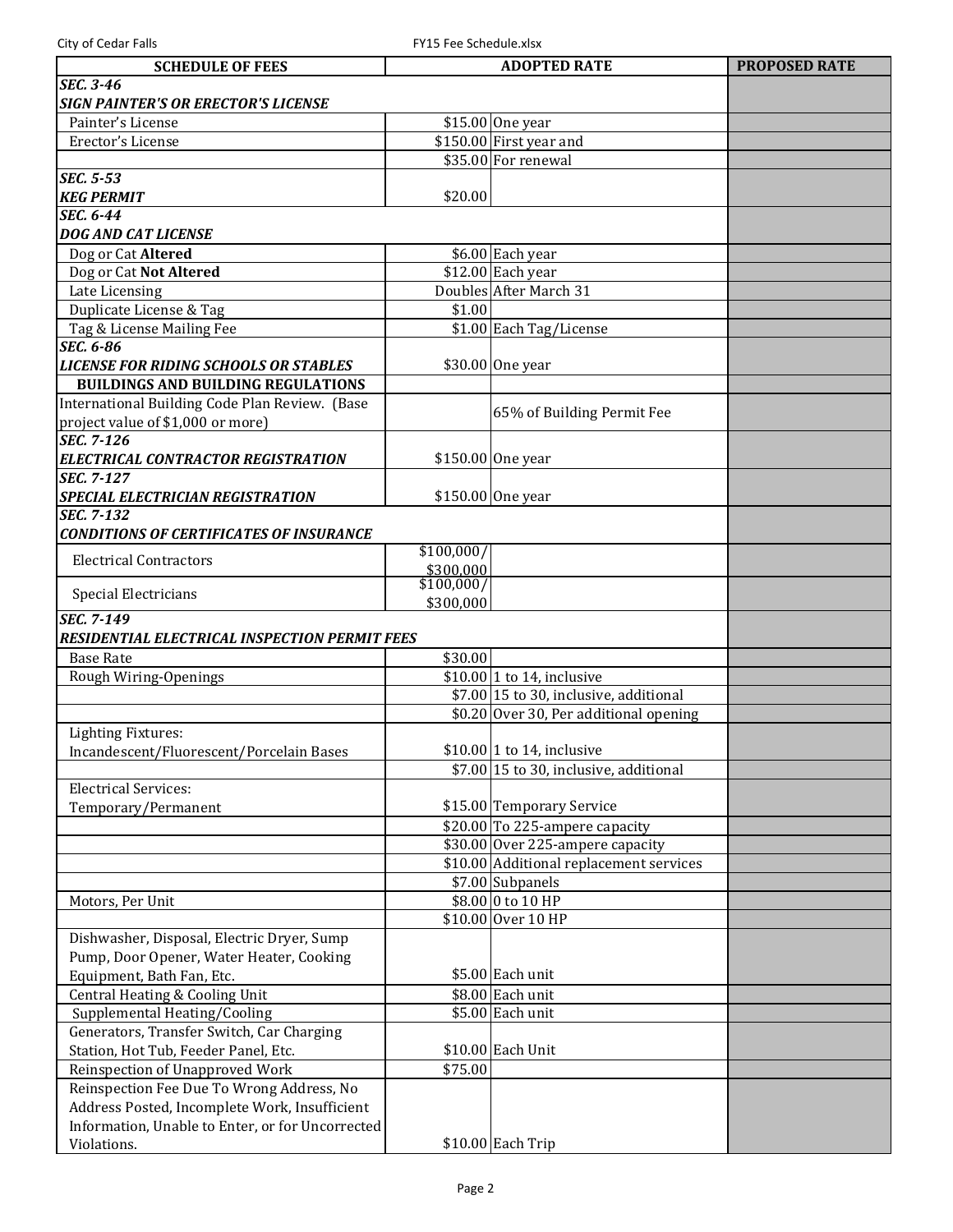L

City of Cedar Falls FRIS Fee Schedule.xlsx

| <b>SCHEDULE OF FEES</b>                                            |                         | <b>ADOPTED RATE</b>                      | <b>PROPOSED RATE</b> |
|--------------------------------------------------------------------|-------------------------|------------------------------------------|----------------------|
| Certificate of Insurance                                           | \$100,000/<br>\$300,000 |                                          |                      |
| <b>SEC. 7-149</b>                                                  |                         |                                          |                      |
| <b>COMMERICAL AND INDUSTRIAL ELECTRICAL INSPECTION PERMIT FEES</b> |                         |                                          |                      |
| <b>Base Rate</b>                                                   | \$30.00                 |                                          |                      |
| Rough Wiring-Openings                                              |                         | $$30.00$ 1 to 14, inclusive              |                      |
|                                                                    |                         | $$15.00 15$ to 30, inclusive, additional |                      |
|                                                                    |                         | \$0.30 Over 30, Per additional opening   |                      |
| <b>Lighting Fixtures:</b>                                          |                         | \$30.00 1 to 14, inclusive               |                      |
|                                                                    |                         | $$15.00$ 15 to 30, inclusive, additional |                      |
|                                                                    |                         | \$0.30 Over 30, per additional opening   |                      |
| <b>Electrical Services:</b>                                        |                         |                                          |                      |
| Temporary/Permanent                                                |                         | \$20.00 Temporary Service                |                      |
|                                                                    |                         | $$40.00$ Permanent Service up to $400$   |                      |
|                                                                    |                         | ampere                                   |                      |
|                                                                    |                         | Permanent Service 401-800                |                      |
|                                                                    | \$60.00                 | ampere                                   |                      |
|                                                                    |                         | Permanent Service over 800               |                      |
|                                                                    | \$80.00                 | ampere                                   |                      |
|                                                                    |                         | \$10.00 Additional replacement services  |                      |
| Motors, Per Unit                                                   |                         | \$10.00 0 to 10 HP                       |                      |
|                                                                    |                         | \$15.00 Over 10 HP                       |                      |
| Transformers, Per Unit                                             |                         | \$20.00 0 to 75 KVA                      |                      |
|                                                                    |                         | \$30.00 Over 75 KVA                      |                      |
| <b>Feeder Panels</b>                                               |                         | \$15.00 Up to 225 A                      |                      |
|                                                                    |                         | \$20.00 Above 225 A                      |                      |
| Dishwasher, Disposal, Electric Dryer, Sump                         |                         |                                          |                      |
| Pump, Door Opener, Water Heater, Cooking                           |                         |                                          |                      |
| Equipment, Exhaust Fans                                            |                         | $$5.00$ Each unit                        |                      |
|                                                                    |                         |                                          |                      |
| Central Heating & Cooling Unit                                     |                         | \$8.00 Each unit                         |                      |
| Supplemental Heating/Cooling                                       |                         | \$5.00 Each unit                         |                      |
| Illuminated Signs and Outline Lighting                             |                         | $\overline{$10.00}$ Each sign            |                      |
| Neon and All Signs Using Secondary Voltage of                      |                         |                                          |                      |
| 600 Volts or More                                                  |                         | \$10.00 Each transformer                 |                      |
| Special Equipment such as Generators, X-ray                        |                         |                                          |                      |
| Equipment, Converters, Welders Etc.                                |                         | \$15.00 Each Unit                        |                      |
| Reinspection Fee Due To Wrong Address, No                          |                         |                                          |                      |
| Address Posted, Incomplete Work, Insufficient                      |                         |                                          |                      |
| Information, Unable to Enter, or for Uncorrected                   |                         |                                          |                      |
| Violations                                                         |                         | \$75.00 Each Trip                        |                      |
| In-Ground Swimming Pool/Hot Tub Bonding                            |                         |                                          |                      |
| Inspection                                                         | \$30.00                 |                                          |                      |
| Specialized Systems such as Solar PV Systems,                      |                         |                                          |                      |
| Wind Generated Systems, Etc.                                       | \$30.00                 |                                          |                      |
| Certificate of Insurance                                           | \$100,000/              |                                          |                      |
|                                                                    | \$300,000               |                                          |                      |
| SEC. 7-364                                                         |                         |                                          |                      |
| <b>ANNUAL PERMIT FOR PLUMBING WORK</b>                             |                         | \$100.00 One year                        |                      |
| SEC. 7-365                                                         |                         |                                          |                      |
| <b>PLUMBING FEES</b>                                               |                         |                                          |                      |
| <b>Base Rate</b>                                                   | \$30.00                 |                                          |                      |
| Water closet, urinals, bidets, tubs, showers,                      |                         |                                          |                      |
|                                                                    |                         |                                          |                      |
| lavatories, sinks, hand sinks, floor sinks, grease                 |                         |                                          |                      |
| trap, disposal, dishwasher, drinking fountain,                     |                         |                                          |                      |
| laundry drain, laundry sink, sump, floor drains,                   |                         |                                          |                      |
| roof drains, backwater valve, sewage eject,                        |                         |                                          |                      |
| vacuum breakers, mop sinks.                                        | \$8.50                  |                                          |                      |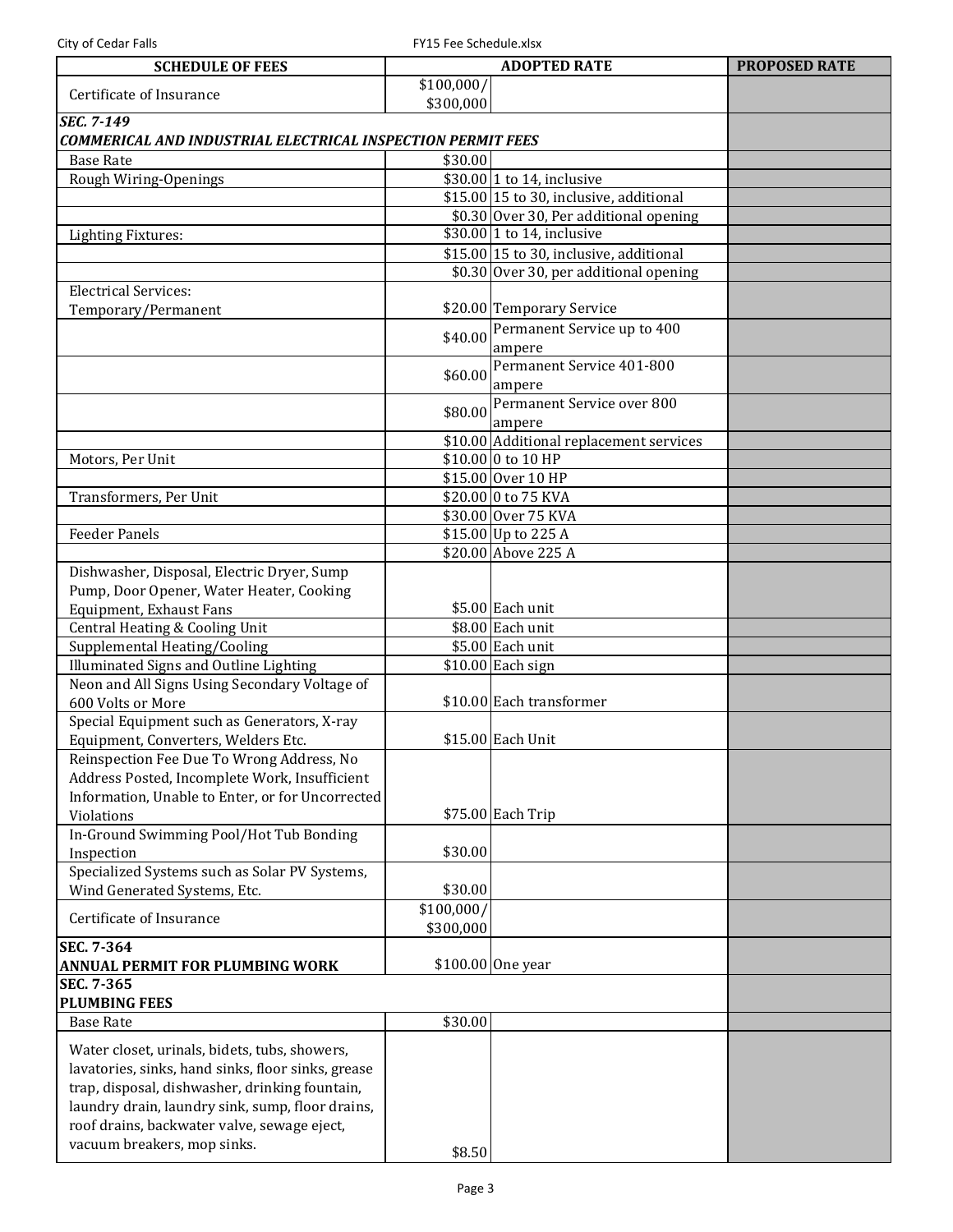| <b>SCHEDULE OF FEES</b>                           |                      | <b>ADOPTED RATE</b> | <b>PROPOSED RATE</b> |
|---------------------------------------------------|----------------------|---------------------|----------------------|
| Water softener, Water heater                      | \$15.00              |                     |                      |
| Sewer Connections To/Or Continuation from         |                      |                     |                      |
| Main                                              | \$30.00              |                     |                      |
| <b>Multiple Sewer Stubs</b>                       | \$15.00 Each         |                     |                      |
| Additional Fixture, Trap or Trap Opening (To      |                      |                     |                      |
| Apply Towards Minimum Fee)                        | \$8.50               |                     |                      |
| Reinspection of Unapproved work                   | \$75.00              |                     |                      |
|                                                   |                      |                     |                      |
| Water Treatment or Storage Units                  | \$20.00              |                     |                      |
| <b>Backflow Protective Devices-Water</b>          | \$8.50               |                     |                      |
| Reconstruction or Alteration of Drains, Stacks or |                      |                     |                      |
| Vents                                             | \$20.00              |                     |                      |
| One bathroom house                                | \$135.00             |                     |                      |
| Two bathroom house                                | \$161.00             |                     |                      |
| Three bathroom house                              | \$208.00             |                     |                      |
| Working w/o permit                                | \$100.00             |                     |                      |
| <b>SEC. 7-450</b>                                 |                      |                     |                      |
| LICENSE FEE, MOVING A BUILDING                    | \$30.00 One Week     |                     |                      |
|                                                   | \$60.00 One Month    |                     |                      |
|                                                   | $$100.00$ Six Months |                     |                      |
|                                                   | \$200.00 One Year    |                     |                      |
| <b>SEC. 7-476</b>                                 |                      |                     |                      |
| <b>MOVING PERMIT FEE ACCORDING TO STRUCTURE</b>   |                      |                     |                      |
| Structure Less than 200 sq. ft.                   | \$10.00              |                     |                      |
| Structure More than 200 sq. ft. and Less than     |                      |                     |                      |
|                                                   | \$50.00              |                     |                      |
| 500 sq. ft.                                       |                      |                     |                      |
| Structure More than 500 sq. ft.                   | \$100.00             |                     |                      |
| <b>SEC. 7-553</b>                                 |                      |                     |                      |
| <b>MECHANICAL FEES</b>                            |                      |                     |                      |
| <b>Base Rate</b>                                  | \$30.00              |                     |                      |
| New House                                         | \$150.00             |                     |                      |
| Apartments                                        | \$70.00 Per Unit     |                     |                      |
| AC 0 to 3 Ton                                     | \$20.00              |                     |                      |
| AC 3.5 Ton - 5 Ton                                | \$40.00              |                     |                      |
| AC 5.5 Ton - 30 Ton                               | \$50.00              |                     |                      |
| AC 30.5 - 50 Ton                                  | \$60.00              |                     |                      |
| AC over 50 Ton                                    | \$3.00 Per Ton       |                     |                      |
| AH 0 to 10,000 CFM                                | \$20.00              |                     |                      |
| AH over 10,000 CFM                                | \$30.00              |                     |                      |
| Air-to-Air Heat Exchanger                         | \$15.00              |                     |                      |
| <b>Bath Exhaust</b>                               |                      |                     |                      |
|                                                   | \$5.00               |                     |                      |
| Boiler - 0 to 100,000                             | \$20.00              |                     |                      |
| Boiler - 100,001 to 500,000                       | \$30.00              |                     |                      |
| Boiler - 500,001 to 1,000,000                     | \$45.00              |                     |                      |
| Boiler 1,000,000 to 1,750,000                     | \$60.00              |                     |                      |
| Boiler over 1,750,000                             | \$100.00             |                     |                      |
| <b>Duct Alterations</b>                           | \$20.00              |                     |                      |
| Fireplace                                         | \$15.00              |                     |                      |
| Furnace - Electric                                | \$25.00              |                     |                      |
| Furnace - Gas                                     | \$25.00              |                     |                      |
| <b>Furnace Vents</b>                              | \$15.00              |                     |                      |
| HPP 1-4 Outlets                                   |                      | \$0.00 No charge    |                      |
| HPP 5+ Outlets                                    |                      | \$2.00 Per Outlet   |                      |
| In-floor Heat                                     | \$20.00              |                     |                      |
|                                                   |                      |                     |                      |
| <b>VAV Boxes</b>                                  | \$10.00              |                     |                      |
| Ventilation - Multiple                            | \$10.00              |                     |                      |
| Ventilation - OH                                  | \$10.00              |                     |                      |
| Ventilation - Type 1 Hood                         | \$50.00              |                     |                      |
| Ventilation - Type 2 Hood                         | \$25.00              |                     |                      |
| Working w/o Permit                                | \$100.00             |                     |                      |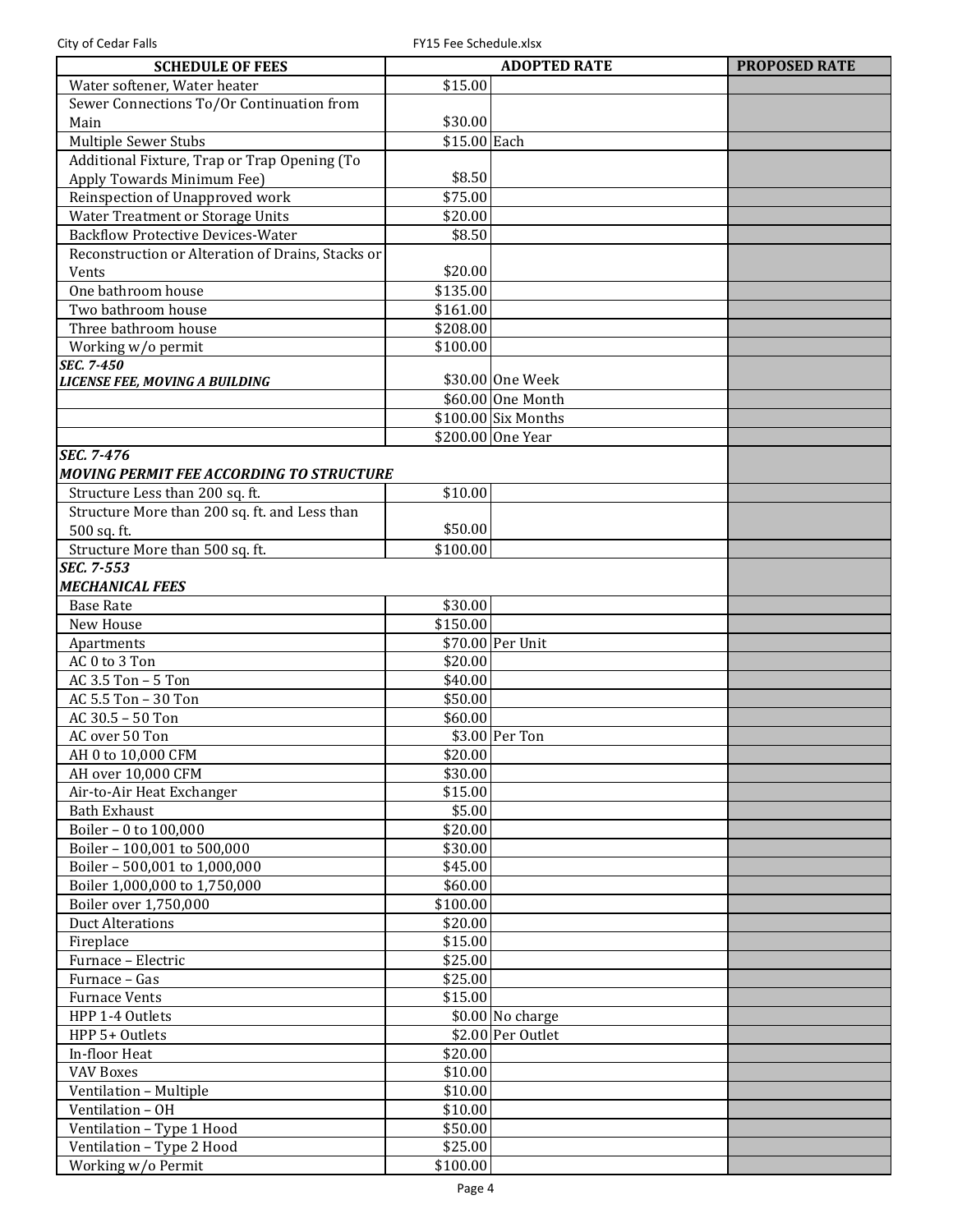| <b>SCHEDULE OF FEES</b>                           |                      | <b>ADOPTED RATE</b>                                             | <b>PROPOSED RATE</b> |
|---------------------------------------------------|----------------------|-----------------------------------------------------------------|----------------------|
| Incinerator - Comm/Ind                            | \$70.00              |                                                                 |                      |
| Incinerator - Residential                         | \$16.25              |                                                                 |                      |
| Miscellaneous                                     | \$20.00              |                                                                 |                      |
| NPP 1-4 Outlets                                   | \$2.00               |                                                                 |                      |
| NPP 5+ per Outlet                                 | \$0.50               |                                                                 |                      |
| Other per Hr                                      |                      | \$40.00 Per Hour                                                |                      |
| Outside Hr Change                                 |                      | \$40.00 Per Hour                                                |                      |
| Plan Review                                       |                      | \$30.00 Per Hour                                                |                      |
| Reinspection Fee                                  | \$75.00              |                                                                 |                      |
| <b>REFRIGERATION FEES</b>                         |                      |                                                                 |                      |
| <b>Base Rate</b>                                  | \$20.00              |                                                                 |                      |
| <b>Condensing Units:</b>                          |                      |                                                                 |                      |
| $1/6$ hp $-1/3$ hp                                | \$15.00              |                                                                 |                      |
| $1/3$ hp $-1$ hp                                  | \$20.00              |                                                                 |                      |
| 1 hp or greater                                   | \$30.00              |                                                                 |                      |
| <b>Cooling Towers</b>                             | \$20.00              |                                                                 |                      |
| Walk-in Coolers/Freezers                          | \$20.00              |                                                                 |                      |
| <b>Unit Coolers</b>                               | \$20.00              |                                                                 |                      |
| <b>Industrial Refrigeration</b>                   |                      | \$8.00 Per hp                                                   |                      |
| SEC. 7-561                                        |                      |                                                                 |                      |
| <b>CONDOMINIUM CONVERSION</b>                     |                      |                                                                 |                      |
| Condominium Conversion                            |                      | \$400.00 Per Unit                                               |                      |
| $\overline{SEC. 11-32}$                           |                      |                                                                 |                      |
| <b>COMMERCIAL FIRE INSPECTION</b>                 |                      |                                                                 |                      |
| <b>Initial Inspection</b>                         | See Attached         |                                                                 |                      |
| First Re-inspection                               | \$100.00             |                                                                 |                      |
| Second Re-inspection                              | \$150.00             |                                                                 |                      |
| Third and Each Subsequent Re-inspection           | \$200.00             |                                                                 |                      |
|                                                   |                      |                                                                 |                      |
| Owner does not show                               | \$50.00              | With verbal acknowledgement of<br>appointment by owner/occupant |                      |
| Inspection after normal business hours            | \$50.00              |                                                                 |                      |
| Day Care Inspections                              | \$50.00              |                                                                 |                      |
| <b>Temporary Structure Inspection</b>             |                      | \$50.00 Initial structure                                       |                      |
|                                                   |                      | \$25.00 each additional temp structure                          |                      |
| <b>FALSE ALARMS</b>                               |                      |                                                                 |                      |
| 1 <sup>st</sup> occurrence of year                | \$0.00               |                                                                 |                      |
| 2 <sup>nd</sup> occurrence of year                | \$0.00               |                                                                 |                      |
| $3rd$ occurrence of year                          | $\overline{$}200.00$ |                                                                 |                      |
| $4th$ occurrence of year                          | \$200.00             |                                                                 |                      |
| $5th$ -9 <sup>th</sup> occurrence of year         | \$275.00 Each        |                                                                 |                      |
| $10th$ and above occurrence of year               | \$425.00 Each        |                                                                 |                      |
| Evidence of Repair in Lieu of Fee                 |                      | Fire Chief discretion                                           |                      |
| Alarm activation without notification             |                      | \$200.00 Each occurrence                                        |                      |
| <b>RESIDENTIAL FIRE SPRINKLER SYSTEM</b>          |                      |                                                                 |                      |
| One & Two Single Family Home                      | \$100.00             |                                                                 |                      |
| <b>FIRE ALARM/SPRINKLER SYSTEM INSPECTIONS</b>    |                      |                                                                 |                      |
| <b>Fire Sprinkler System Construction Permits</b> |                      |                                                                 |                      |
| 0-4,999 square foot                               |                      | \$80.00 Per Floor                                               |                      |
| 5,000-7,499 square foot                           |                      | \$160.00 Per Floor                                              |                      |
| 7,500+ square foot                                |                      | \$240.00 Per Floor                                              |                      |
| System Hydro Test (additional)                    | \$80.00              |                                                                 |                      |
| Re-inspections due to test failure                |                      | \$40.00 Per hour                                                |                      |
|                                                   | \$150.00             |                                                                 |                      |
| Stand Pipe (additional)                           |                      |                                                                 |                      |
| Fire Pump (additional)                            | \$150.00             |                                                                 |                      |
| Kitchen Hood Permits                              | \$40.00              |                                                                 |                      |
| System installed without permit                   |                      | $$160.00$ Per system                                            |                      |
| System installed/operating w/o testing            |                      | \$320.00 Per system                                             |                      |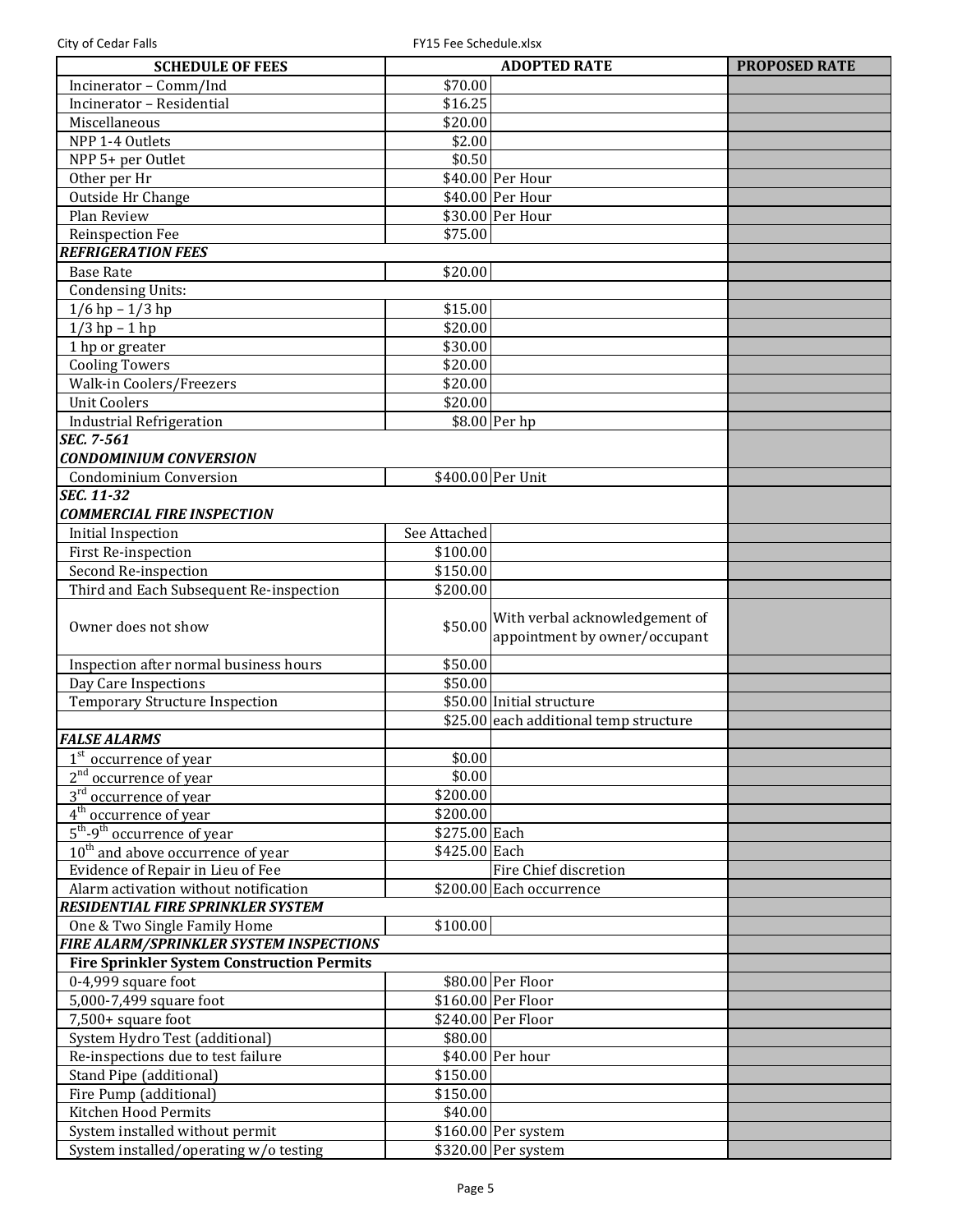| <b>SCHEDULE OF FEES</b>                                                | <b>ADOPTED RATE</b> |                                                        |  |  |
|------------------------------------------------------------------------|---------------------|--------------------------------------------------------|--|--|
| <b>PROPOSED RATE</b><br><b>Fire Alarm Systems Construction Permits</b> |                     |                                                        |  |  |
| 0-4,999 square foot                                                    |                     | \$80.00 Per Floor                                      |  |  |
| 5,000-7,499 square foot                                                |                     | \$160.00 Per Floor                                     |  |  |
| 7,500+ square foot                                                     |                     | \$240.00 Per Floor                                     |  |  |
| Acceptance testing of Newly installed and/or                           |                     |                                                        |  |  |
| modified alarm systems                                                 |                     | \$40.00 Per Hour, Per Inspector                        |  |  |
| Re-inspections due to test failure                                     |                     | \$40.00 Per hour                                       |  |  |
| System installed without permit                                        |                     | \$160.00 Per system                                    |  |  |
| System installed/operating w/o test                                    |                     | \$320.00 Per system                                    |  |  |
| <b>Clean Agent Fire Suppression System Construction Permits</b>        |                     |                                                        |  |  |
| Initial permits                                                        | \$100.00            |                                                        |  |  |
| Plan review and inspection                                             | \$80.00             |                                                        |  |  |
| Re-inspection due to test failure                                      | \$40.00             |                                                        |  |  |
| Inspection after normal hours                                          | \$40.00             |                                                        |  |  |
| <b>VEHICLE FIRES &amp; EXTRICATIONS</b>                                |                     |                                                        |  |  |
| Passenger vehicle fire (<10,000 lbs)                                   | \$150.00            |                                                        |  |  |
| Comm. vehicle fire (>10,000 lbs)                                       | \$200.00            |                                                        |  |  |
| Extrication of victim from vehicle                                     | \$250.00            |                                                        |  |  |
| <b>SPECIAL EVENT STANDBY</b>                                           |                     |                                                        |  |  |
| Personnel without equipment                                            |                     | \$30.00 Per Hour, Per Person                           |  |  |
| Heavy Apparatus - up to 4 personnel                                    | \$250.00            |                                                        |  |  |
| Light Apparatus - up to 2 personnel                                    | \$200.00            |                                                        |  |  |
| Extrication of victim from vehicle                                     | \$250.00            |                                                        |  |  |
| <b>HAZARDOUS MATERIAL RESPONSE</b>                                     |                     |                                                        |  |  |
| Heavy Apparatus - up to 4 personnel                                    |                     | \$250.00 Per Hour-1 hr. min.                           |  |  |
| Light Apparatus - up to 2 personnel                                    |                     | \$200.00 Per Hour-1 hr. min.                           |  |  |
| Additional response personnel                                          |                     | \$20.00 Each-Per hour                                  |  |  |
| <b>Expended Materials</b>                                              |                     | Replacement cost                                       |  |  |
| Equipment Repair/Cleaning                                              |                     | Cost (parts, labor, s/h)                               |  |  |
| Damaged Equipment/Property                                             |                     | Cost to replace/repair                                 |  |  |
| Other (incl. Contracted svcs/equip)                                    |                     | Cost                                                   |  |  |
| <b>TECHNICAL RESCUE</b>                                                |                     |                                                        |  |  |
| Heavy Apparatus - up to 4 personnel                                    |                     | \$250.00 Per Hour-1 hr. min.                           |  |  |
| Light Apparatus - up to 2 personnel                                    |                     | $$200.00$ Per Hour-1 hr. min.<br>\$400.00 Per incident |  |  |
| Specialized Technical Rescue Equip                                     |                     |                                                        |  |  |
| <b>Expended Materials</b>                                              |                     | Replacement cost                                       |  |  |
| Equipment Repair/Cleaning                                              |                     | Cost (parts, labor, s/h)                               |  |  |
| Damaged Equipment/Property<br>Other (incl. Contracted svcs/equip)      |                     | Cost to replace/repair                                 |  |  |
| <b>FIREWORKS PERMIT</b>                                                |                     | Cost                                                   |  |  |
| New Location                                                           |                     | \$150.00 Each Event                                    |  |  |
| Repeat Location - Display Cost \$1-\$1,000                             | \$50.00             |                                                        |  |  |
| Repeat Location - Display Cost \$1,001 or                              |                     |                                                        |  |  |
| greater                                                                | \$75.00             |                                                        |  |  |
| FLAMMABLE/COMBUSTIBLE LIQUID TANK PERMIT                               |                     |                                                        |  |  |
|                                                                        |                     |                                                        |  |  |
| Installation of new above or below ground tank                         |                     | \$200.00 Per Tank                                      |  |  |
| Removal of above or below ground tanks                                 |                     | \$150.00 Per Tank                                      |  |  |
| Modification of tanks, piping, valves and                              |                     |                                                        |  |  |
| dispensing equipment to include                                        |                     |                                                        |  |  |
| reconstruction, tapping, tank cutting, vent pipe                       |                     |                                                        |  |  |
| relocations, dispenser piping, repiping and tank                       |                     |                                                        |  |  |
| repair of repiping.                                                    | \$75.00             |                                                        |  |  |
| Permanent LP Tank Installation                                         |                     | \$80.00 Per tank                                       |  |  |
| Temporary LP Tank Installation                                         |                     | \$40.00 Per tank                                       |  |  |
| SEC. 12-13                                                             |                     |                                                        |  |  |
| TRASH DUMPSTERS OR RECEPTACLES IN CITY PARKING LOTS                    |                     |                                                        |  |  |
| Permit                                                                 |                     | \$300.00 Per Year                                      |  |  |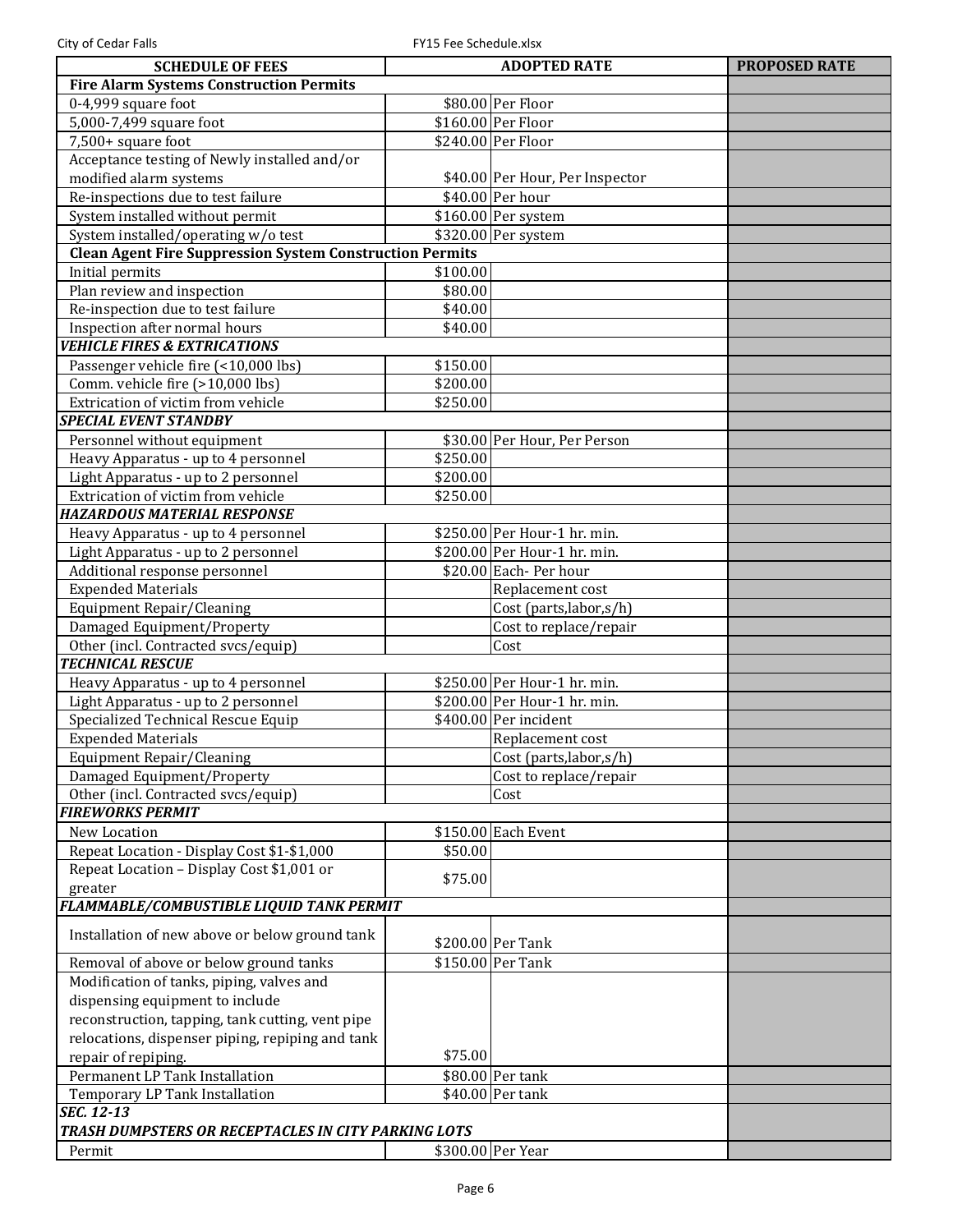| <b>SCHEDULE OF FEES</b>                               |          | <b>ADOPTED RATE</b>                                         | <b>PROPOSED RATE</b> |
|-------------------------------------------------------|----------|-------------------------------------------------------------|----------------------|
| <b>SEC. 14-77</b>                                     |          |                                                             |                      |
| MINIMUM RENTAL HOUSING INSPECTION                     |          |                                                             |                      |
| <b>Initial Inspection</b>                             |          | \$50.00 Each building and                                   |                      |
|                                                       |          | \$20.00 Each additional unit                                |                      |
| First Re-inspection                                   |          |                                                             |                      |
| *If violations are corrected at the time of first re- |          | \$40.00* Each Unit                                          |                      |
| inspection; fee will be waived.                       |          |                                                             |                      |
| Second Re-inspection                                  |          | \$80.00 Each unit re-inspected                              |                      |
| Third Re-inspection                                   |          | \$160.00 Each unit re-inspected                             |                      |
| Fourth Re-inspection                                  |          | \$320.00 Each unit re-inspected                             |                      |
| Inaccessible Unit                                     |          | \$25.00 Each unit                                           |                      |
| <b>Tri-Annual Registration Fee</b>                    |          | \$60.00 Each building                                       |                      |
| Replacement of Occupancy Permit                       |          | $$5.00$ Each unit                                           |                      |
| Permit Unavailable During Any Inspection              |          | \$25.00 Each unit                                           |                      |
| Re-scheduling fee-                                    |          |                                                             |                      |
| *If owner/agent canceled within 48 hrs of             |          |                                                             |                      |
| inspection or does not show for inspection            |          | \$50.00* Each Unit                                          |                      |
| Requested inspection outside normal cycle             |          | \$50.00 * if violations exist                               |                      |
| <b>FIRE EXTINGUISHER TRAINING</b>                     |          |                                                             |                      |
| 0-25 Students                                         | \$40.00  |                                                             |                      |
| 25-50 Students                                        | \$80.00  |                                                             |                      |
| More than 50 Students                                 | \$120.00 |                                                             |                      |
| Fire Extinguisher recharge                            |          | \$25.00 Per extinguisher                                    |                      |
| <b>SEC. 16-32</b>                                     |          |                                                             |                      |
| REFRESHMENT STANDS, VENDING MACHINES                  |          | \$45.00 Each year                                           |                      |
| <b>SEC. 16-33</b>                                     |          |                                                             |                      |
| <b>FORTUNETELLING AND SIMILAR PRACTICES</b>           |          | \$4.00 One day                                              |                      |
|                                                       |          | \$20.00 One week                                            |                      |
|                                                       |          | \$65.00 One month                                           |                      |
|                                                       |          | \$400.00 One year                                           |                      |
| SEC. 16-52                                            |          |                                                             |                      |
| <b>PAWNBROKER LICENSE</b>                             |          | \$65.00 Each year                                           |                      |
| SEC. 16-83                                            |          |                                                             |                      |
| <b>PEDDLER/SOLICITOR LICENSE</b>                      |          | \$5.50 One day                                              |                      |
|                                                       |          | \$25.00 One week                                            |                      |
|                                                       |          | \$90.00 One month                                           |                      |
|                                                       |          | \$125.00 One year                                           |                      |
| <b>SEC. 16-77</b>                                     |          |                                                             |                      |
| <b>TRANSIENT MERCHANT LICENSE</b>                     |          | \$100.00 One day or any part thereof and                    |                      |
|                                                       |          | \$75.00 Each addtl. day up to one week<br>\$300.00 One week |                      |
| <b>SEC. 16-77</b>                                     |          |                                                             |                      |
| <b>SEASONAL BUSINESS LICENSE</b>                      |          | \$550.00 Each Session                                       |                      |
| SEC. 16-133                                           |          |                                                             |                      |
| <b>JUNK DEALER LICENSE</b>                            |          | \$30.00 One year                                            |                      |
| SEC. 16-143                                           |          |                                                             |                      |
| <b>DEALER'S IN SECONDHAND AUTOMOBILE</b>              |          |                                                             |                      |
| PARTS; AUTOMOBILE WRECKING YARDS                      |          | \$30.00 One year                                            |                      |
| SEC. 16-162                                           |          |                                                             |                      |
| <b>SECONDHAND DEALER'S LICENSE</b>                    |          | \$55.00 One year                                            |                      |
| SEC. 16-191                                           |          |                                                             |                      |
| <b>CLOSING - OUT SALE LICENSE</b>                     |          |                                                             |                      |
| If a Resident Merchant                                |          |                                                             |                      |
| A. The stock of goods on hand is valued at five       |          |                                                             |                      |
| thousand dollars or less.                             | \$35.00  |                                                             |                      |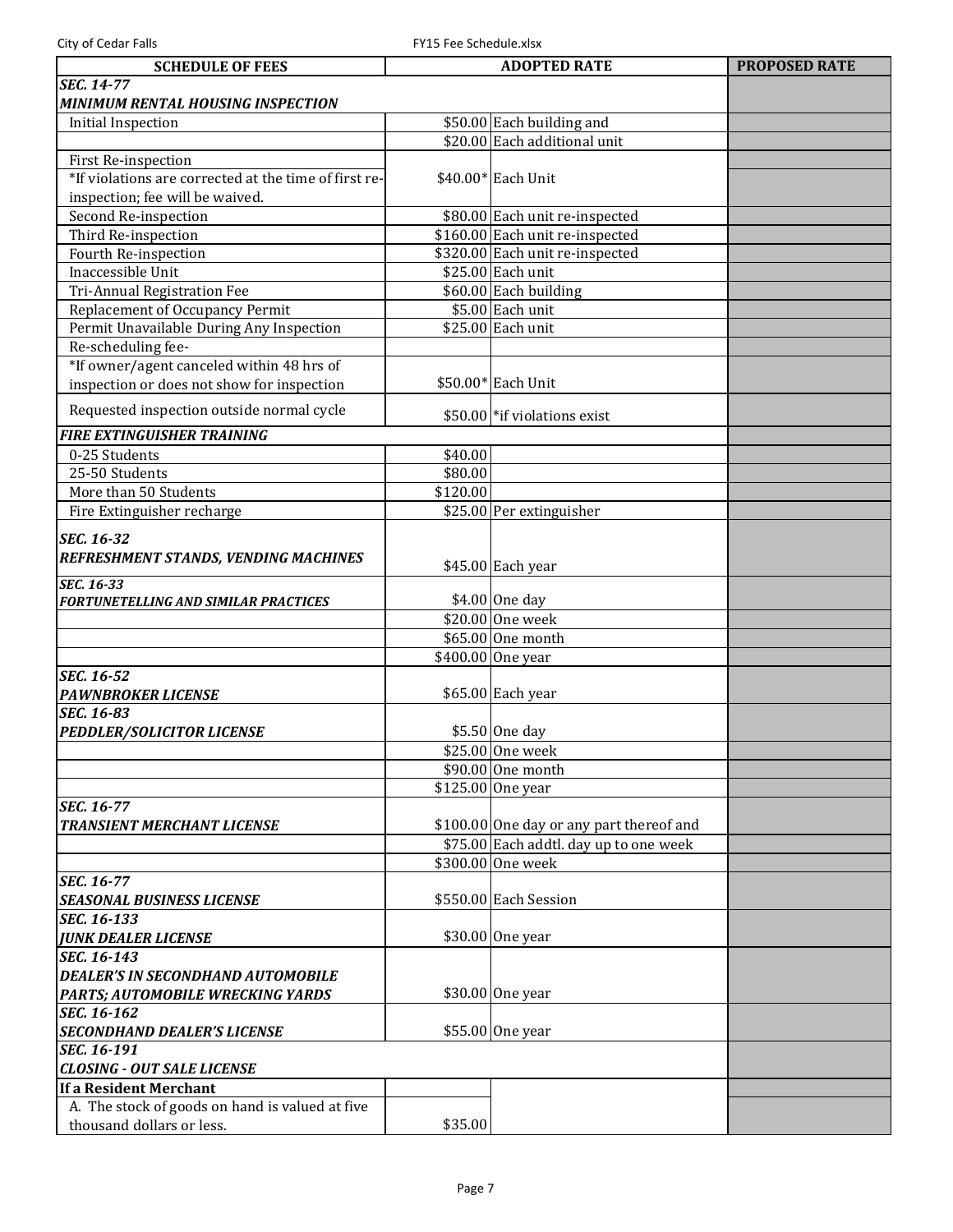| <b>SCHEDULE OF FEES</b>                                                              |              | <b>ADOPTED RATE</b>                             | <b>PROPOSED RATE</b> |
|--------------------------------------------------------------------------------------|--------------|-------------------------------------------------|----------------------|
| B. The stock of goods on hand is valued in                                           |              |                                                 |                      |
| excess of five thousand dollars, but not more                                        |              |                                                 |                      |
| than fifteen thousand dollars.                                                       | \$65.00      |                                                 |                      |
| C. The stock of goods on hand is valued in                                           |              |                                                 |                      |
| excess of fifteen thousand dollars.                                                  | \$110.00     |                                                 |                      |
| <b>If a Transient Merchant</b>                                                       |              |                                                 |                      |
| A. The stock of goods on hand is valued at five                                      |              |                                                 |                      |
| thousand dollars or less.                                                            | \$165.00     |                                                 |                      |
| B. The stock of goods on hand is valued in                                           |              |                                                 |                      |
| excess of five thousand dollars, but not in excess                                   |              |                                                 |                      |
| of fifteen thousand dollars.                                                         | \$330.00     |                                                 |                      |
| C. The stock of goods is valued in excess of                                         |              |                                                 |                      |
| fifteen thousand dollars.                                                            | \$550.00     |                                                 |                      |
| SEC. 16-238                                                                          |              |                                                 |                      |
| ALARM BUSINESS PERMITS OR ALARM AGENT PERMITS                                        |              |                                                 |                      |
| <b>Alarm Business Permit</b>                                                         | \$0.00       |                                                 |                      |
| Alarm Agent Permit                                                                   | \$0.00       |                                                 |                      |
| Alarm System Permit                                                                  | \$0.00       |                                                 |                      |
| SEC. 16-237                                                                          | \$65.00      | Per call after the 5th False Alarm              |                      |
| <b>FALSE ALARM CALLS</b>                                                             |              | per calendar year                               |                      |
|                                                                                      | \$100.00     | Per call after the 10 <sup>th</sup> False Alarm |                      |
|                                                                                      |              | per calendar year                               |                      |
| SEC. 17-36                                                                           |              |                                                 |                      |
| MOBILE HOME PARK PRELIMINARY PLAN FEE                                                | \$150.00 And |                                                 |                      |
|                                                                                      |              | \$1.00 Each lot or space                        |                      |
| SEC. 17-66                                                                           |              |                                                 |                      |
| <b>MOBILE HOME SUBDIVISIONS</b>                                                      |              |                                                 |                      |
| Preliminary Plan Fee                                                                 | \$150.00 And |                                                 |                      |
|                                                                                      |              | \$1.00 Each lot or space                        |                      |
| Final Plan or Detailed Site Plan Fee                                                 | \$150.00 And |                                                 |                      |
|                                                                                      |              | \$1.00 Each lot or space                        |                      |
| <b>SEC. 18-44</b>                                                                    |              | As per Police Division Wrecker and              |                      |
| <b>JUNK VEHICLES (IMPOUNDMENT FEE)</b>                                               |              | <b>Storage Contract</b>                         |                      |
| <b>CHAPTER 20, CEDAR FALLS PARKS AND RECREATION</b><br><b>MUNICIPAL GOLF COURSES</b> |              |                                                 |                      |
| <b>SEASON PASSES</b>                                                                 |              |                                                 |                      |
| Adult                                                                                | \$670.00     |                                                 |                      |
| Junior (17 & under)                                                                  | \$180.00     |                                                 |                      |
| Sr. Full (65 & over)                                                                 | \$550.00     |                                                 |                      |
| Sr. Weekday                                                                          | \$420.00     |                                                 |                      |
| Family (Unlimited)                                                                   | \$925.00     |                                                 |                      |
| <b>School Golf Teams</b>                                                             | \$100.00     |                                                 |                      |
| Ir. Summer Special                                                                   | \$30.00      |                                                 |                      |
| Young Adult                                                                          | \$435.00     |                                                 |                      |
| <b>PHEASANT RIDGE - DAILY FEES</b>                                                   |              |                                                 |                      |
| Adult 18-hole                                                                        | \$18.00      |                                                 |                      |
|                                                                                      |              | Mon, Tues, Thurs                                |                      |
| Adult 18-hole Special Rate w/ 1/2 cart                                               | \$21.50      | Before 11:00 a.m.                               |                      |
|                                                                                      |              | Mon, Tues, Thurs                                |                      |
| Adult 18-hole Special Rate w/o cart                                                  | \$14.00      | Before 11:00 a.m.                               |                      |
| Adult 9-hole                                                                         | \$14.00      |                                                 |                      |
|                                                                                      |              | Mon, Tues, Thurs                                |                      |
| Adult 9-hole Special Rate w/ 1/2 cart                                                | \$19.50      | Before 11:00 a.m.                               |                      |
|                                                                                      |              | Mon, Tues, Thurs                                |                      |
| Adult 9-hole Special Rate w/o cart                                                   | \$12.00      | Before 11:00 a.m.                               |                      |
| Senior 18-hole (65 and over)                                                         | \$15.00      |                                                 |                      |
|                                                                                      |              | Mon, Tues, Thurs                                |                      |
| Senior 18-hole Special Rate w/ 1/2 cart                                              | \$19.50      | Before 11:00 a.m.                               |                      |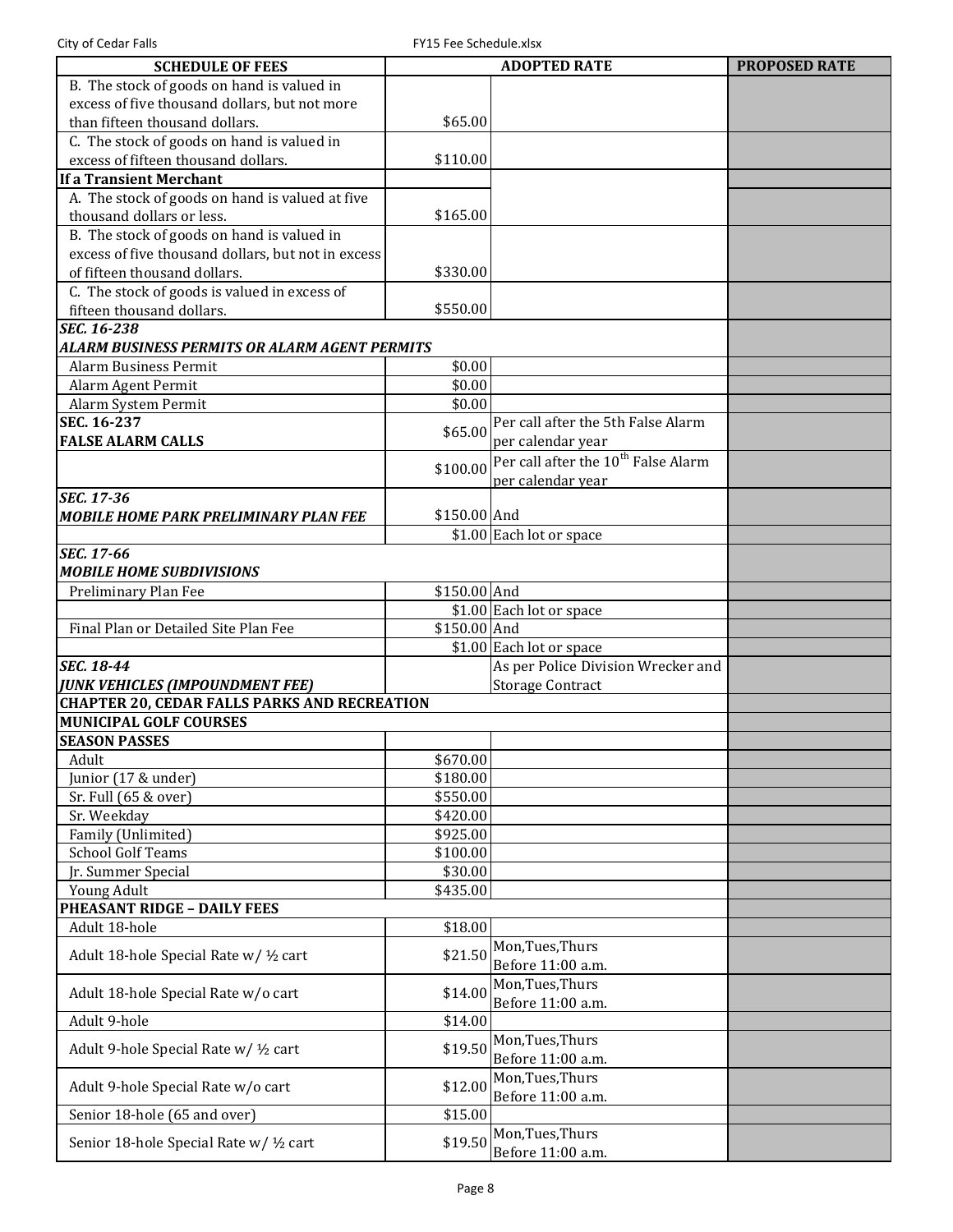City of Cedar Falls FRIS Fee Schedule.xlsx

| <b>SCHEDULE OF FEES</b>                                          |              | <b>ADOPTED RATE</b>                                                  | <b>PROPOSED RATE</b> |
|------------------------------------------------------------------|--------------|----------------------------------------------------------------------|----------------------|
| Senior 18-hole Special Rate w/o cart                             | \$12.00      | Mon, Tues, Thurs                                                     |                      |
| Senior 9-hole                                                    | \$12.00      | Before 11:00 a.m.                                                    |                      |
|                                                                  |              | Mon, Tues, Thurs                                                     |                      |
| Senior 9-hole Special Rate w/ 1/2 cart                           | \$16.50      | Before 11:00 a.m.                                                    |                      |
|                                                                  |              | Mon, Tues, Thurs                                                     |                      |
| Senior 9-hole Special Rate w/o cart                              | \$9.00       | Before 11:00 a.m.                                                    |                      |
| Junior 18-hole                                                   | \$12.00      |                                                                      |                      |
| Junior 9-hole                                                    | \$8.00       |                                                                      |                      |
| Young Adult 18-hole                                              | \$15.00      |                                                                      |                      |
|                                                                  |              | Mon, Tues, Thurs                                                     |                      |
| Young Adult 18-hole Special Rate w/ 1/2 cart                     | \$19.50      | Before 11:00 a.m.                                                    |                      |
|                                                                  |              | Mon, Tues, Thurs                                                     |                      |
| Young Adult 18-hole Special Rate w/o cart                        | \$12.00      | Before 11:00 a.m.                                                    |                      |
| Young Adult 9-hole                                               | \$12.00      |                                                                      |                      |
| Young Adult 9-hole Special Rate                                  | \$16.50      | Mon, Tues, Thurs                                                     |                      |
| $w/$ 1/2 cart                                                    |              | Before 11:00 a.m.                                                    |                      |
| Young Adult 9-hole Special Rate                                  | \$9.00       | Mon, Tues, Thurs                                                     |                      |
| $w/o$ cart                                                       |              | Before 11:00 a.m.                                                    |                      |
| School Golf Team                                                 | \$12.00      |                                                                      |                      |
| 2 <sup>nd</sup> 9-hole Fee (after paying 9 holes)                | \$8.00       |                                                                      |                      |
| PUNCH CARD (PHEASANT RIDGE ONLY)                                 |              |                                                                      |                      |
| Adult 18-hole Ten Round Card                                     | \$160.00     |                                                                      |                      |
| Adult 9-hole Ten Round Card                                      | \$120.00     |                                                                      |                      |
| Senior/Young Adult 18-hole Ten Round Card                        | \$140.00     |                                                                      |                      |
| Senior/Young Adult 9-hole Ten Round Card                         | \$110.00     |                                                                      |                      |
| <b>WALTERS RIDGE - DAILY FEES</b>                                |              |                                                                      |                      |
| Adult                                                            | \$6.00       |                                                                      |                      |
| Junior                                                           | \$4.25       |                                                                      |                      |
| Senior                                                           | \$5.25       |                                                                      |                      |
| School Golf Team                                                 | \$4.25       |                                                                      |                      |
| Young Adult                                                      | \$5.25       |                                                                      |                      |
| $2nd$ 9-hole Fee                                                 | \$5.00       |                                                                      |                      |
| <b>RECREATION DIVISION PROGRAM FEES</b>                          |              |                                                                      |                      |
| <b>ADULT PROGRAMS</b>                                            |              |                                                                      |                      |
| <b>Basketball Leagues</b>                                        |              | \$350.00 Each Team 10 games                                          |                      |
| <b>Couples Volleyball Class</b>                                  |              | \$29.00 Per person 8 weeks                                           |                      |
| Volleyball League                                                |              | $$115.00$ Each team 14 games                                         |                      |
| Mini Volleyball                                                  |              | \$70.00 Each team 7 games                                            |                      |
| Softball Leagues - 14 games                                      |              |                                                                      |                      |
| Registration                                                     |              | \$345.00 Each team                                                   |                      |
| <b>Player Fees</b>                                               |              | \$70.00 Each team                                                    |                      |
| Mixed League Softball                                            | Plus \$20.00 |                                                                      |                      |
| Ball Field Rental (field as is)                                  |              | \$8.00 Per hour                                                      |                      |
| Youth Games Ball Field Rental - Non-profit<br>501C3 Field Rental |              |                                                                      |                      |
| Week Day Evening                                                 | \$16.00      |                                                                      |                      |
| Multiple Rentals (Max. 75 per season)                            | \$500 Max    |                                                                      |                      |
|                                                                  |              | Or 30% on gross and 10% on                                           |                      |
| <b>Softball Concessions</b>                                      | \$9,000.00   | candy, whichever is greater                                          |                      |
| Fall Softball League - 10 games                                  |              |                                                                      |                      |
| Registration                                                     |              | $$245.00$ Each team                                                  |                      |
| Player Fees                                                      |              | \$60.00 Each team                                                    |                      |
| Softball Field Rental                                            |              |                                                                      |                      |
| One Field - One Day                                              | \$50.00      |                                                                      |                      |
| Complex (weekend 1 & 2 day)                                      | \$110.00     | Plus any additional staff cost over<br>the initial field preparation |                      |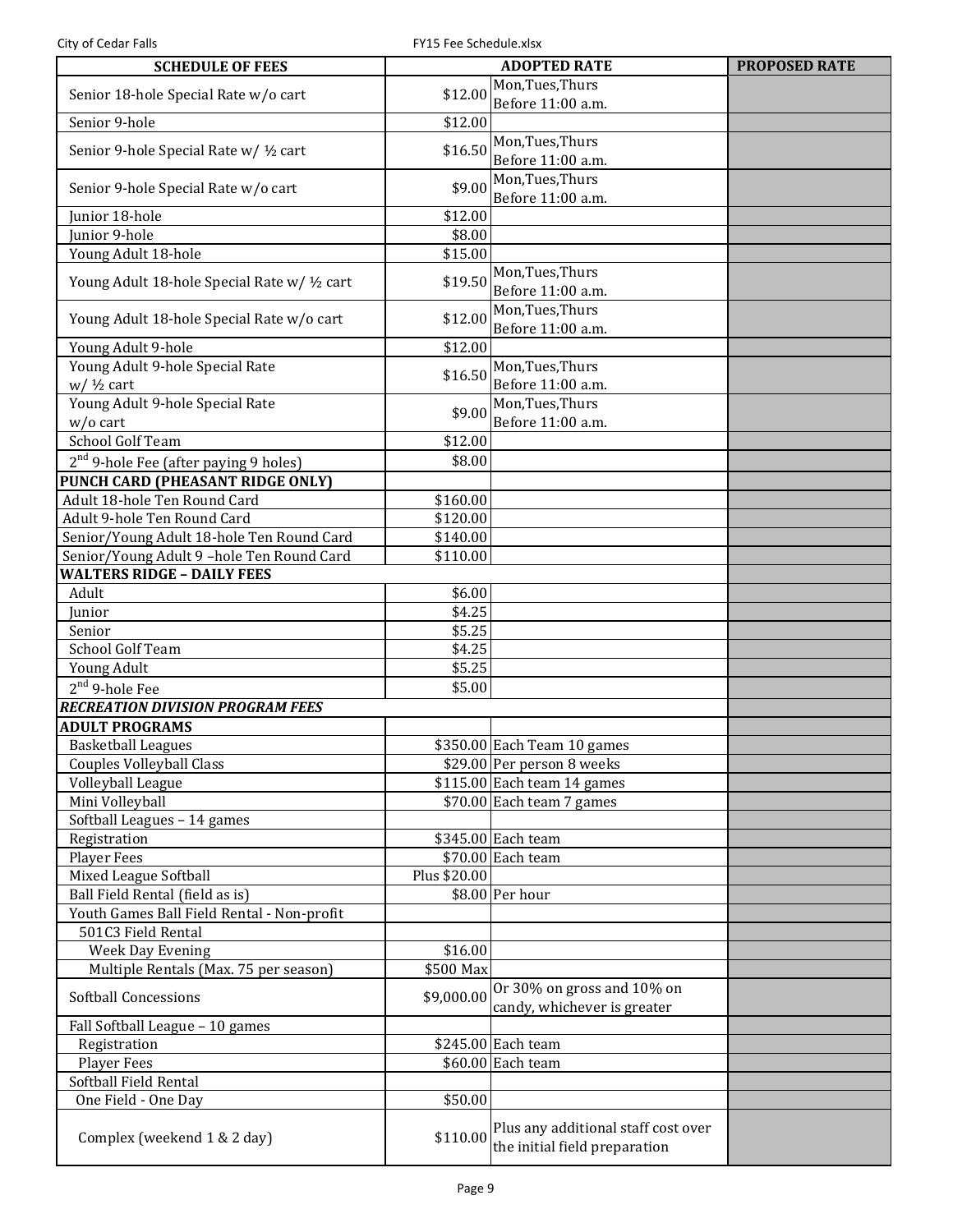| <b>SCHEDULE OF FEES</b>           | <b>ADOPTED RATE</b>     |                                                                               | <b>PROPOSED RATE</b> |
|-----------------------------------|-------------------------|-------------------------------------------------------------------------------|----------------------|
| Pfeiffer (weekend 1 & 2 day)      |                         | \$130.00 Plus any additional staff cost over<br>the initial field preparation |                      |
| Pfeiffer (field/night, league)    | \$60.00                 |                                                                               |                      |
| Kickball League                   | \$65.00                 |                                                                               |                      |
| Flag Football League - 4 on 4     |                         | \$100.00 Each team                                                            |                      |
| Player Fee                        |                         | \$15.00 Each player                                                           |                      |
| Dodgeball                         | \$65.00                 |                                                                               |                      |
| Golf Lessons - 4 lessons          | \$38.00                 |                                                                               |                      |
| Tennis Lessons - 8 lessons        | N/A                     |                                                                               |                      |
| Tournaments                       |                         | Cost Plus \$20.00                                                             |                      |
| Open Gym Schools, residents       |                         | \$3.00 Or RC punch card/membership                                            |                      |
| Open Gym Schools, non-residents   | \$6.00                  |                                                                               |                      |
| Beach House (6 hours)             |                         |                                                                               |                      |
| Weekend (Friday-Sunday)           | N/A                     |                                                                               |                      |
| Weekday (Monday-Thursday)         | N/A                     |                                                                               |                      |
| Beach House (all day)             |                         |                                                                               |                      |
| Weekend (Friday-Sunday, Holidays) | \$200.00                |                                                                               |                      |
| Weekday (Monday-Thursday)         | \$125.00                |                                                                               |                      |
| Shelter Rental - All Day          | \$20.00                 |                                                                               |                      |
| Up to 6 hours                     | N/A                     |                                                                               |                      |
| Over 6 hours                      | N/A                     |                                                                               |                      |
| Gateway Shelter (10am-10:30pm)    |                         |                                                                               |                      |
| Weekday (Mon-Thurs)               | \$60.00                 |                                                                               |                      |
| Weekend (Friday-Sunday, Holidays) | \$100.00                |                                                                               |                      |
| Senior Citizens                   | Donation                |                                                                               |                      |
| <b>Town Hall</b>                  | Donation                |                                                                               |                      |
| Racquetball League - 11 games     |                         |                                                                               |                      |
| Walleyball League - 7 games       |                         | \$47.00 Each team                                                             |                      |
| Racquetball Lessons - 6 lessons   | \$33.00                 |                                                                               |                      |
| Table Tennis League               | \$16.00                 |                                                                               |                      |
| Personal Trainer (Member)         |                         |                                                                               |                      |
| 1 Session                         | \$28.00                 |                                                                               |                      |
| 4 Sessions                        | N/A                     |                                                                               |                      |
| 6 Sessions                        | \$168.00                |                                                                               |                      |
| 8 Sessions                        | N/A                     |                                                                               |                      |
| 10 Sessions                       | \$250.00                |                                                                               |                      |
| 12 Sessions                       | N/A                     |                                                                               |                      |
| 20 Sessions                       | \$500.00                |                                                                               |                      |
| Personal Trainer (Non-Member)     |                         |                                                                               |                      |
| 1 Session                         | N/A                     |                                                                               |                      |
| 4 Sessions                        | N/A                     |                                                                               |                      |
| 6 Sessions                        | N/A                     |                                                                               |                      |
| 8 Sessions                        | N/A                     |                                                                               |                      |
| 12 Sessions                       | N/A                     |                                                                               |                      |
| 20 Sessions                       | N/A                     |                                                                               |                      |
|                                   |                         |                                                                               |                      |
| Massages                          |                         |                                                                               |                      |
| 90 Minutes                        | \$75.00                 |                                                                               |                      |
| 60 Minutes                        | \$50.00                 |                                                                               |                      |
| 30 Minutes                        | \$35.00                 |                                                                               |                      |
| <b>EXERCISE CLASSES</b>           |                         |                                                                               |                      |
| <b>Specialty Classes</b>          | Instructor +<br>\$10.00 |                                                                               |                      |
| <b>Exercise Tryouts</b>           | \$5.00                  |                                                                               |                      |
| Fitness Pass w/o Rec Membership   |                         |                                                                               |                      |
| 4 months unlimited                | \$90.00                 |                                                                               |                      |
| 1 month unlimited                 | \$35.00                 |                                                                               |                      |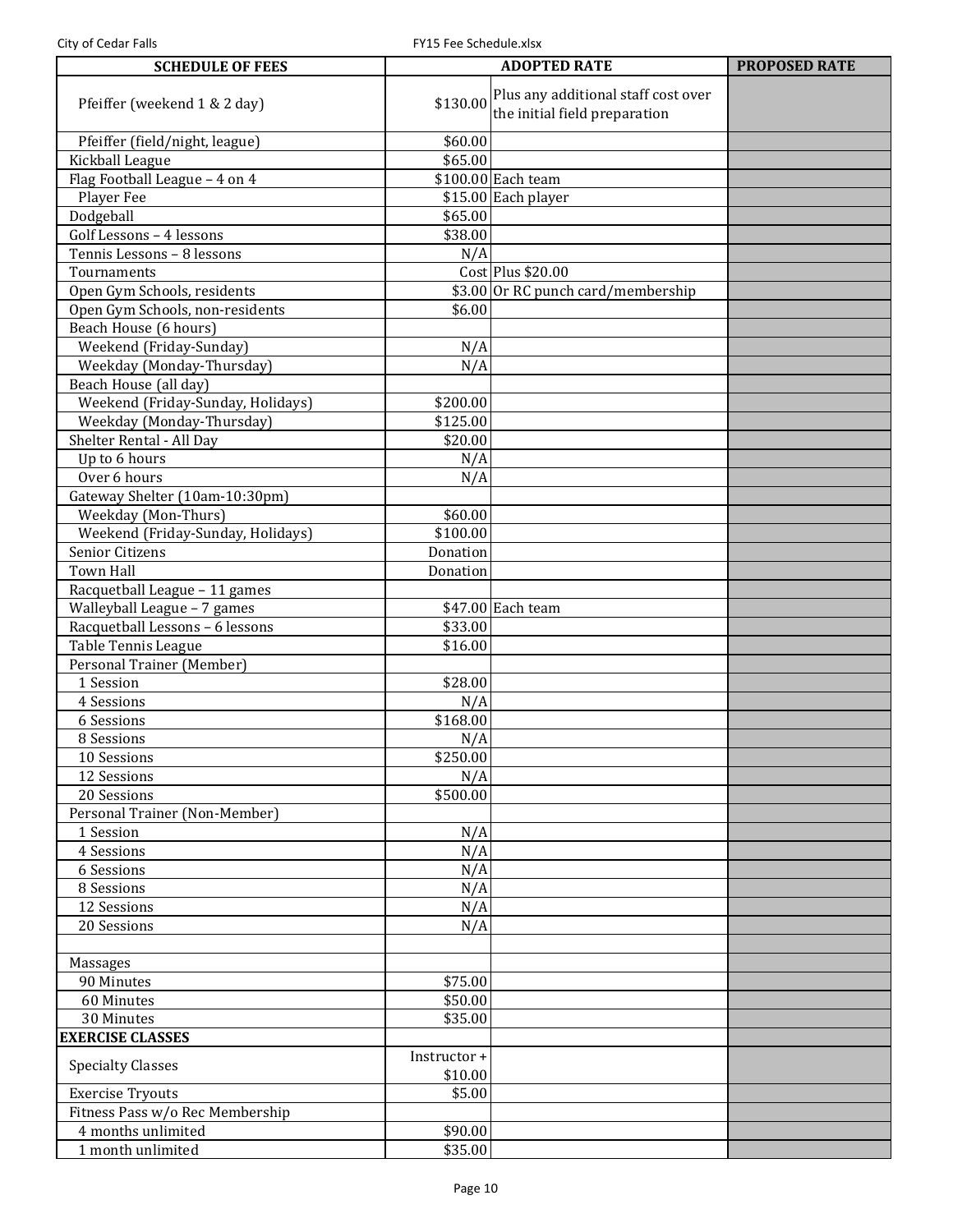| <b>SCHEDULE OF FEES</b>             | <b>ADOPTED RATE</b> | <b>PROPOSED RATE</b> |
|-------------------------------------|---------------------|----------------------|
| Fitness Pass w/ Rec Membership      |                     |                      |
| 4 months unlimited                  | \$45.00             |                      |
| 1 month unlimited                   | \$30.00             |                      |
| <b>Circuit Weight Training</b>      |                     |                      |
| w/o Fitness Pass/Rec Membership     |                     |                      |
| 2 x Per Week - Per Month            | \$28.00             |                      |
| <b>Circuit Weight Training</b>      |                     |                      |
| w/ Fitness Pass/Rec Membership      |                     |                      |
| 2 x Per Week - Per Month            | \$14.00             |                      |
| Cardio Cycling - Per Month          |                     |                      |
| w/o Fitness Pass/Rec Membership     |                     |                      |
| 3 x Per Week - Per Month            | \$42.00             |                      |
| Cardio Cycling - Per Month          |                     |                      |
| w/ Fitness Pass/Rec Membership      |                     |                      |
| 3 x Per Week - Per Month            | \$21.00             |                      |
| <b>Kick Boxing</b>                  |                     |                      |
| w/o Fitness Pass/Rec Membership     |                     |                      |
| 2 x Per Week - Per Month            | \$28.00             |                      |
| 3 x Per Week - Per Month            | \$39.00             |                      |
| Rock On - Monthly                   |                     |                      |
| w/Fitness Pass/Rec Membership       |                     |                      |
| 3 x Per Week                        | \$24.00             |                      |
| Rock On - Monthly                   |                     |                      |
| w/o Fitness Pass/Rec Membership     |                     |                      |
| 3 x Per Week                        | \$48.00             |                      |
| <b>Body Pump</b>                    |                     |                      |
| w/Fitness Pass/Rec Membership       |                     |                      |
| 1 Month (12-18 classes per month)   | \$15.00             |                      |
| <b>Body Pump</b>                    |                     |                      |
| w/o Fitness Pass/ Rec Membership    |                     |                      |
| 1 Month (12-18 classes per month)   | \$30.00             |                      |
| Teen Weight Lifting Training        |                     |                      |
| (2) 2-hour classes                  | \$28.00             |                      |
| <b>*RCM - Rec Center Membership</b> |                     |                      |
| <b>*FP - Fitness Pass</b>           |                     |                      |
| YOUTH PROGRAMS                      |                     |                      |
| <b>Boys Baseball T-ball</b>         |                     |                      |
| Registration                        | \$32.00             |                      |
| Sponsor                             | \$250.00            |                      |
| <b>Boys Baseball 1</b>              |                     |                      |
| Registration                        | \$35.00             |                      |
| Sponsor                             | \$250.00            |                      |
| Boys Baseball 2-3                   |                     |                      |
| Registration                        | \$42.00             |                      |
| Sponsor                             | \$500.00            |                      |
| Boys Baseball 4-5                   |                     |                      |
| Registration                        | \$45.00             |                      |
| Sponsor                             | \$600.00            |                      |
| Girls Softball T-ball               |                     |                      |
| Registration                        | \$32.00             |                      |
| Sponsor                             | \$250.00            |                      |
| Girls Softball 1                    |                     |                      |
| Registration                        | \$35.00             |                      |
| Sponsor                             | \$250.00            |                      |
| Girls Softball 2-3                  |                     |                      |
| Registration                        | \$42.00             |                      |
| Sponsor                             | \$500.00            |                      |
| Girls Softball 4-6                  |                     |                      |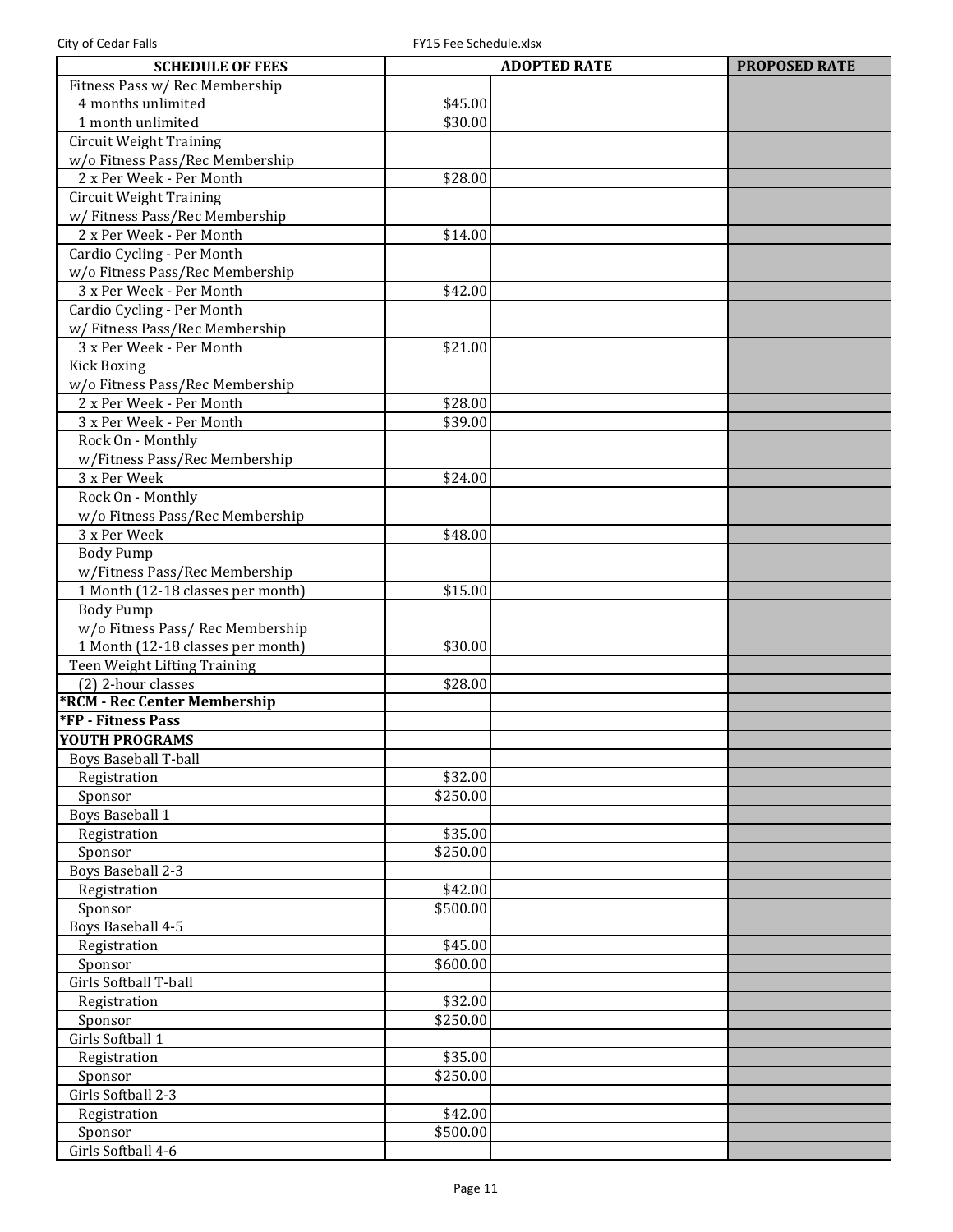| <b>SCHEDULE OF FEES</b>              |           | <b>ADOPTED RATE</b>                 | <b>PROPOSED RATE</b> |
|--------------------------------------|-----------|-------------------------------------|----------------------|
| Registration                         | \$45.00   |                                     |                      |
| Sponsor                              | \$500.00  |                                     |                      |
| Kindergarten Basketball              |           |                                     |                      |
| Registration                         | \$30.00   |                                     |                      |
| Sponsor                              | \$200.00  |                                     |                      |
| Boys Basketball 5-6                  |           |                                     |                      |
| Registration                         | \$40.00   |                                     |                      |
| Sponsor                              | \$500.00  |                                     |                      |
| Boys Basketball 3-4                  |           |                                     |                      |
| Registration                         | \$35.00   |                                     |                      |
| Sponsor                              | \$300.00  |                                     |                      |
| Boys Basketball 1-2                  |           |                                     |                      |
| Registration                         | \$30.00   |                                     |                      |
| Sponsor                              | \$300.00  |                                     |                      |
| Girls Basketball 5-6 (format change) |           |                                     |                      |
| Registration                         | \$35.00   |                                     |                      |
| Sponsor                              | \$250.00  |                                     |                      |
| Girls Basketball 3-4                 |           |                                     |                      |
| Registration                         | \$35.00   |                                     |                      |
| Sponsor                              | \$300.00  |                                     |                      |
| Girls Basketball 1-2                 |           |                                     |                      |
| Registration                         | \$30.00   |                                     |                      |
| Sponsor                              | \$300.00  |                                     |                      |
| Summer Track                         |           |                                     |                      |
| Registration                         | \$45.00   |                                     |                      |
| Sponsor                              | \$300.00  |                                     |                      |
|                                      |           |                                     |                      |
| Volleyball 3-6 (8 weeks)             | \$39.00   |                                     |                      |
| Registration                         | \$400.00  |                                     |                      |
| Sponsor                              |           |                                     |                      |
| Flag Football K-2 (8 weeks)          |           |                                     |                      |
| Registration                         | \$41.00   |                                     |                      |
| Sponsor                              | \$200.00  |                                     |                      |
| Flag Football 3-4                    |           |                                     |                      |
| Registration                         | \$41.00   |                                     |                      |
| Sponsor                              | \$300.00  |                                     |                      |
| Flag Football 5-6                    |           |                                     |                      |
| Registration                         | \$41.00   |                                     |                      |
| Sponsor                              | \$500.00  |                                     |                      |
| <b>Baseball Club</b>                 | \$45.00   |                                     |                      |
| Softball Club                        | \$45.00   |                                     |                      |
| Soccer K, 1 & 2                      |           |                                     |                      |
| Registration                         | \$29.00   |                                     |                      |
| Sponsor                              | \$350.00  |                                     |                      |
| Cheerleading                         |           |                                     |                      |
| Registration                         | \$39.00   |                                     |                      |
| Sponsor                              | \$100.00  |                                     |                      |
| <b>Golf Lessons</b>                  | \$28.00   |                                     |                      |
| Tennis Lessons                       | \$39.00   |                                     |                      |
| Tot Lot                              |           |                                     |                      |
| One Week                             | \$30.00   |                                     |                      |
| Six Weeks                            | \$150.00  |                                     |                      |
| Open Gym in schools                  | No Charge |                                     |                      |
| <b>Special Events</b>                |           | Cost Plus \$5.00                    |                      |
| Tournaments                          |           | $\overline{\text{Cost}}$ Plus 0-10% |                      |
| Indoor Park, 1-5 years               | \$28.00   |                                     |                      |
| <b>Full Session</b>                  | \$40.00   |                                     |                      |
| Mini Session                         | \$18.00   |                                     |                      |
| Daily                                | \$3.00    |                                     |                      |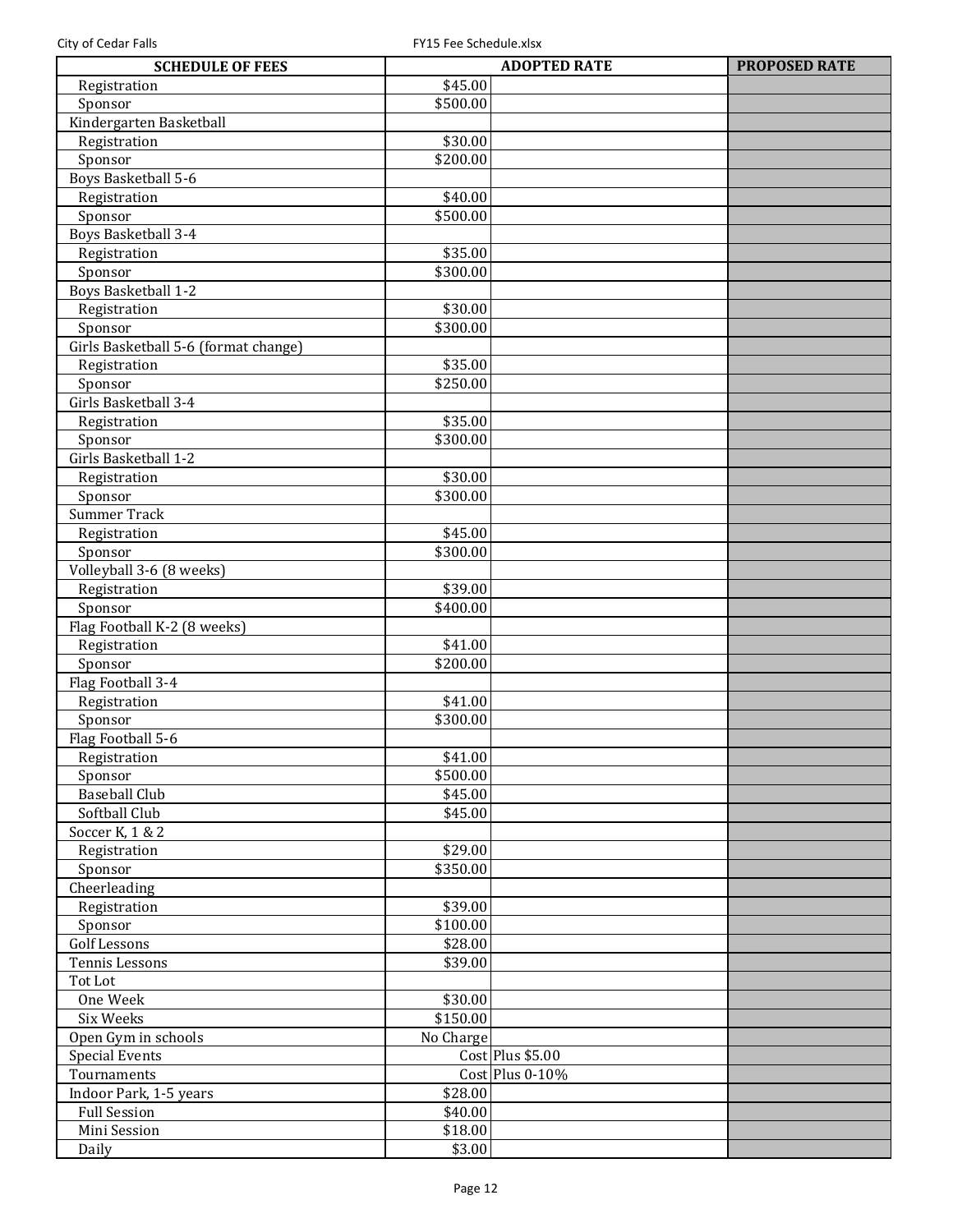| <b>SCHEDULE OF FEES</b>                            |          | <b>ADOPTED RATE</b> | <b>PROPOSED RATE</b> |
|----------------------------------------------------|----------|---------------------|----------------------|
| Chew & View - 2 hours                              | \$6.00   |                     |                      |
| Parents Night Out - 2 hours                        | \$8.00   |                     |                      |
| <b>Birthday Party</b>                              | \$115.00 |                     |                      |
| Birthday Party - Theme Package                     | \$135.00 |                     |                      |
| Birthday Party - Theme & Pizza                     | N/A      |                     |                      |
| Add Pizza                                          | \$25.00  |                     |                      |
| 3 on 3 Basketball Tourney                          |          | \$30.00 Per Team    |                      |
| <b>Soccer Tournament</b>                           | \$20.00  |                     |                      |
| Hot Shot Basketball                                | \$5.00   |                     |                      |
| <b>Free Throw Contest</b>                          | \$5.00   |                     |                      |
| Karate                                             | \$30.00  |                     |                      |
| New Sports & Active Programs                       |          | Charge Comparable   |                      |
| Phone-in/Fax-in Registration Fee                   | \$1.00   |                     |                      |
| Sack Lunch Days                                    | \$25.00  |                     |                      |
| Tumbling                                           | \$32.00  |                     |                      |
| Hockey - Inline                                    |          |                     |                      |
| Registration                                       | \$24.00  |                     |                      |
| Sponsor                                            | \$150.00 |                     |                      |
| Camp Cedar Falls                                   |          |                     |                      |
| One Week                                           | \$105.00 |                     |                      |
| Full Summer (1 week free)                          | \$735.00 |                     |                      |
| Pre and Post Care                                  |          |                     |                      |
| Daily                                              | \$5.00   |                     |                      |
| Weekly                                             | \$20.00  |                     |                      |
| Note: Sponsorship determined by cost of t-shirts   |          |                     |                      |
| adjusted up to the nearest \$50.00 increment.      |          |                     |                      |
|                                                    |          |                     |                      |
| Zumbatomics                                        |          |                     |                      |
| Six Weeks                                          | \$30.00  |                     |                      |
| <b>SWIM POOL FEES</b>                              |          |                     |                      |
| Daily Admission - Indoor                           |          |                     |                      |
| Infant (under 2)                                   | \$3.00   |                     |                      |
| Youth (3-17)                                       | \$3.75   |                     |                      |
| Adult (18 & Up)                                    | \$3.75   |                     |                      |
| Daily Admission - Outdoor                          |          |                     |                      |
| Infant (under 2)                                   | \$3.00   |                     |                      |
| Youth (3-17)                                       | \$6.00   |                     |                      |
| Adult (18 & Up)                                    | \$6.00   |                     |                      |
| <b>Summer</b>                                      |          |                     |                      |
| <b>Memorial Day-1st Day of School</b>              |          |                     |                      |
| <b>Family Season Pass</b><br>Resident**            |          |                     |                      |
| Non-Resident**                                     | \$180.00 |                     |                      |
| *1 adult & 4 or less children or 2 adults and 3    | \$230.00 |                     |                      |
|                                                    |          |                     |                      |
| or less children. Ea. Additional child in the      |          |                     |                      |
| family will be \$10.00<br><b>Adult Season Pass</b> |          |                     |                      |
| Resident                                           |          |                     |                      |
| Non-Resident                                       | \$100.00 |                     |                      |
|                                                    | \$130.00 |                     |                      |
| Youth & Sr. (65 & Up) Season Pass<br>Resident      | \$95.00  |                     |                      |
| Non-Resident                                       | \$125.00 |                     |                      |
| Lap Swim - Indoor                                  |          |                     |                      |
| Resident                                           | \$65.00  |                     |                      |
| Non-Resident                                       | \$75.00  |                     |                      |
| **Purchase your summer swim pass prior to          |          |                     |                      |
| May 15 & receive a \$10 discount for a family &    |          |                     |                      |
| \$5 for an individual pass.                        |          |                     |                      |
|                                                    |          |                     |                      |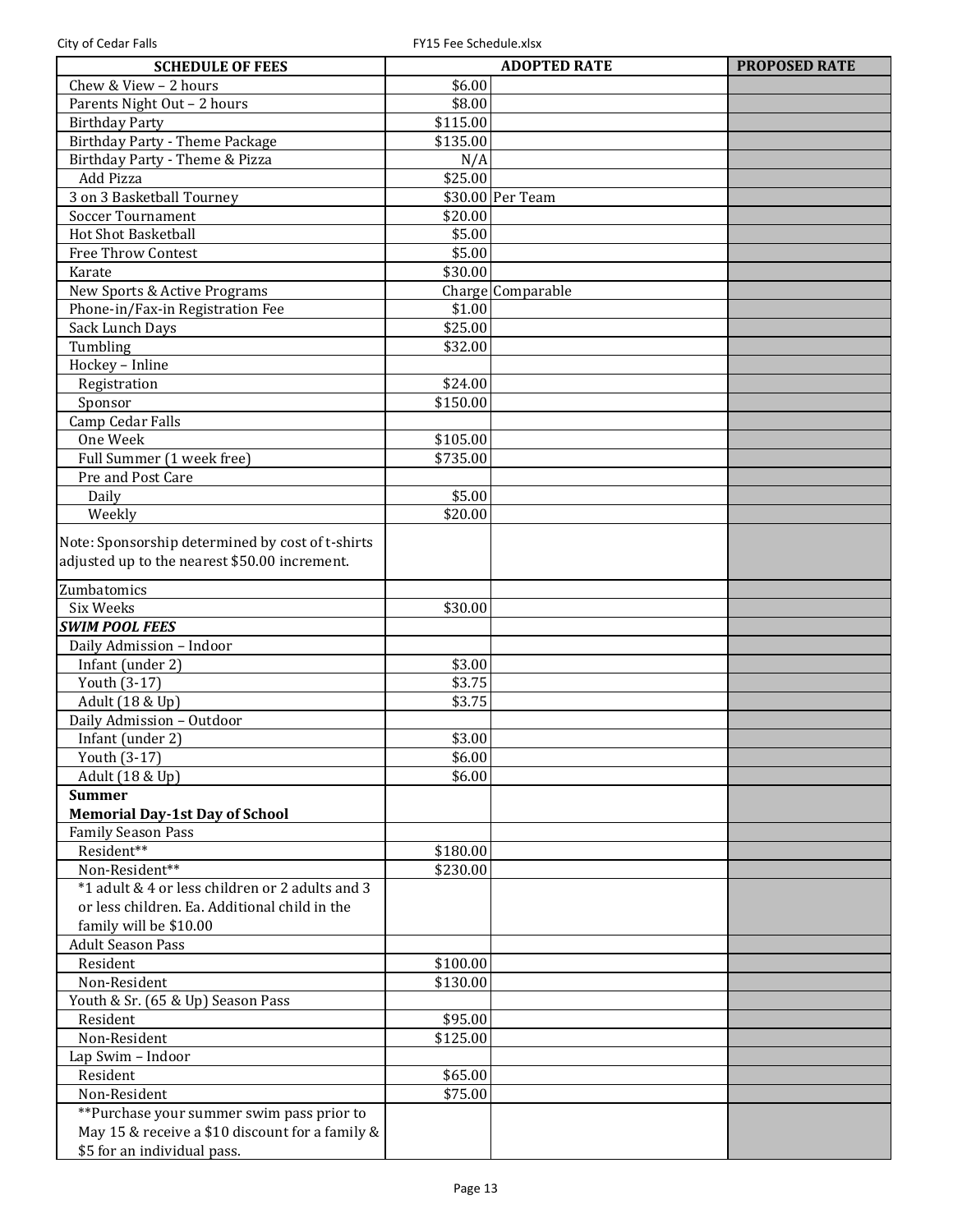| <b>SCHEDULE OF FEES</b>                          |          | <b>ADOPTED RATE</b>                                  | <b>PROPOSED RATE</b> |
|--------------------------------------------------|----------|------------------------------------------------------|----------------------|
| Winter                                           |          |                                                      |                      |
| 1st Day of School-Memorial Day                   |          |                                                      |                      |
| Family Season Pass (w/ Rec Membership)           |          |                                                      |                      |
| Resident                                         | \$45.00  |                                                      |                      |
| Non-Resident                                     | \$50.00  |                                                      |                      |
| Family Season Pass (w/o Rec Membership)          |          |                                                      |                      |
| Resident                                         | \$125.00 |                                                      |                      |
| Non-Resident                                     | \$135.00 |                                                      |                      |
| Adult Season Pass (w/ Rec Membership)            |          |                                                      |                      |
| Resident                                         | \$20.00  |                                                      |                      |
| Non-Resident                                     | \$25.00  |                                                      |                      |
| Adult Season Pass (w/o Rec Membership)           |          |                                                      |                      |
| Resident                                         | \$90.00  |                                                      |                      |
| Non-Resident                                     | \$95.00  |                                                      |                      |
| Youth Season Pass - 17 & Under                   |          |                                                      |                      |
| (w/ Rec Membership)                              |          |                                                      |                      |
| Resident                                         | \$20.00  |                                                      |                      |
| Non-Resident                                     | \$25.00  |                                                      |                      |
| Youth Season Pass - 17 & Under                   |          |                                                      |                      |
| (w/o Rec Membership)                             |          |                                                      |                      |
| Resident                                         | \$70.00  |                                                      |                      |
| Non-Resident                                     | \$75.00  |                                                      |                      |
| *RCM - Rec Center Membership                     |          |                                                      |                      |
| Swim Lesson - Youth                              | \$30.00  |                                                      |                      |
| Swim Lesson - Adult                              | \$31.00  |                                                      |                      |
| WSI                                              | \$60.00  |                                                      |                      |
| Aqua Trim                                        | \$30.00  |                                                      |                      |
| Deep Water Aqua Trim                             | \$30.00  |                                                      |                      |
| Aqua Trim Tryout                                 | \$5.00   |                                                      |                      |
| <b>Stretching Aqua Trim</b>                      | \$30.00  |                                                      |                      |
| Lap Swim - Daily                                 |          | $$3.75$ Or Pass                                      |                      |
| Life Guarding                                    | \$105.00 |                                                      |                      |
| <b>Community Water Safety</b>                    | \$24.00  |                                                      |                      |
| Scuba Diving                                     |          | Cost Plus \$8.00                                     |                      |
| Pool Rental ID, 1-75 people                      |          | \$60.00 First hour & \$50.00 each additional<br>hour |                      |
| Pool Rental ID, 76 or more people                | \$75.00  | First hour & \$65.00 each additional                 |                      |
| Pool Rental OD                                   |          | hour                                                 |                      |
| Zero Depth - 2 hours                             | \$180.00 |                                                      |                      |
| Zero Depth / Lazy River /                        |          |                                                      |                      |
| 2 Waterslides -- 2 hours                         | \$310.00 |                                                      |                      |
| Lap Pool / Lazy River /                          | \$370.00 |                                                      |                      |
| 2 Waterslides - 2 hours                          |          |                                                      |                      |
| Lap Pool - 2 hours                               | \$280.00 |                                                      |                      |
| Entire Facility - 2 hours                        |          |                                                      |                      |
| No Concessions                                   | \$470.00 |                                                      |                      |
| With Concessions - Resident                      | \$495.00 |                                                      |                      |
| Cost - Programs that are listed, as cost will be |          |                                                      |                      |
| charged on the basis of direct program costs     |          |                                                      |                      |
| excluding administration and office costs.       |          |                                                      |                      |
| New programs will be charged a comparable        |          |                                                      |                      |
| fee to other similar activities                  |          |                                                      |                      |
| Sponsor fee may change in some cases             |          |                                                      |                      |
| depending on the registration, program           |          |                                                      |                      |
| changes or sponsor charge.                       |          |                                                      |                      |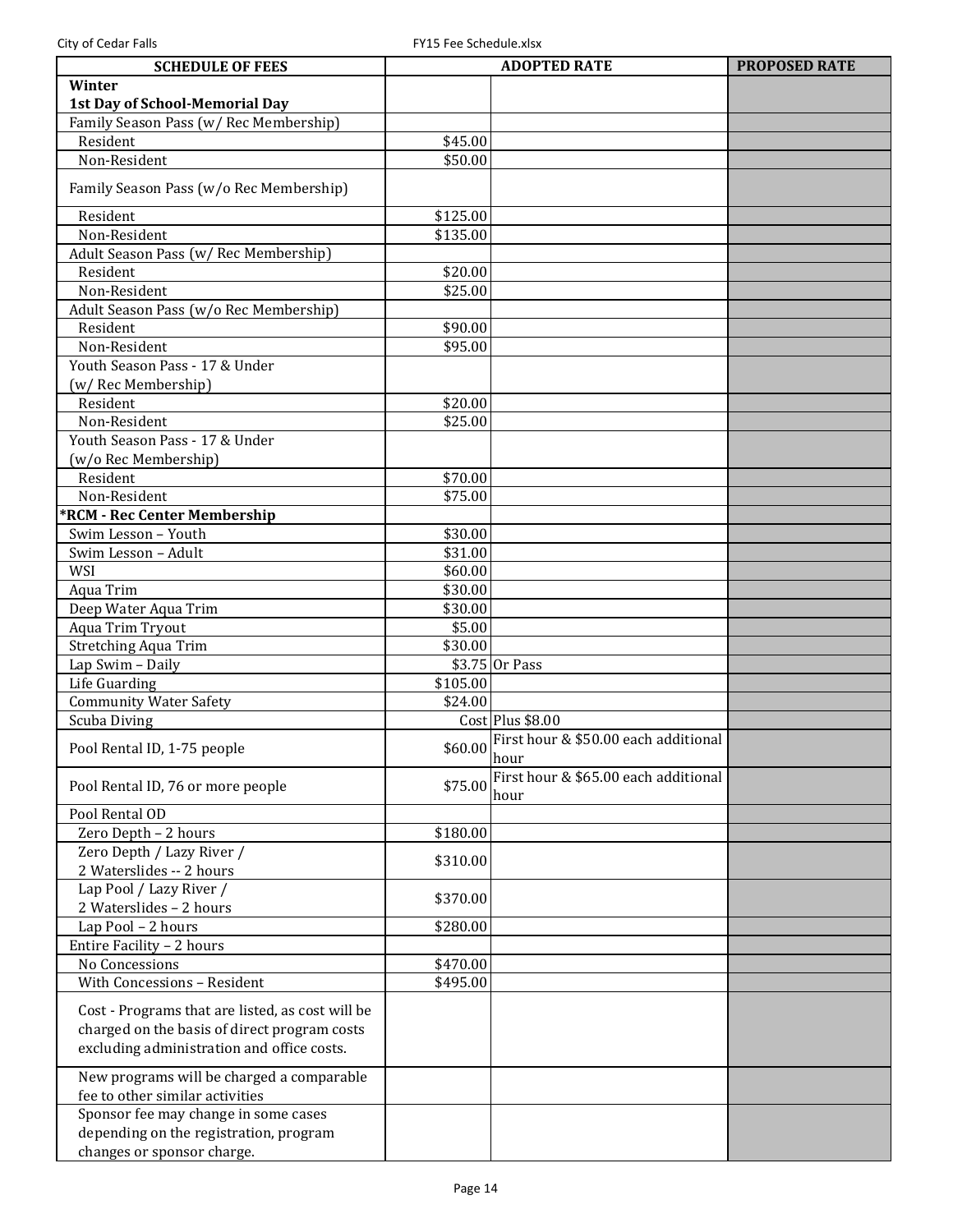| <b>SCHEDULE OF FEES</b>                            |          | <b>ADOPTED RATE</b>         | <b>PROPOSED RATE</b> |
|----------------------------------------------------|----------|-----------------------------|----------------------|
| ** Summer Family Swim Pass - Resident & Non-       |          |                             |                      |
| Resident - Will be the fee listed for 1 adult or 4 |          |                             |                      |
| or less children or 2 adults and 3 or less         |          |                             |                      |
| children.                                          |          |                             |                      |
| Each additional child in the family will be        |          |                             |                      |
| \$10.00. Implemented Spring 2012.                  |          |                             |                      |
| <b>RECREATION CENTER</b>                           |          |                             |                      |
| Admission                                          |          |                             |                      |
| Daily Resident                                     |          |                             |                      |
| Elementary/Younger                                 |          |                             |                      |
| 2nd grade & Under                                  | N/A      |                             |                      |
| 12 Grade & Under                                   | \$5.00   |                             |                      |
| Adult                                              | \$7.00   |                             |                      |
| Senior Citizen                                     | \$6.00   |                             |                      |
| <b>Holiday Special Event Admission</b>             |          | \$3.00 Per person - Any age |                      |
| Daily Non-Resident                                 |          |                             |                      |
| Elementary/Younger                                 |          |                             |                      |
| 2nd grade & Under                                  | N/A      |                             |                      |
| 12 Grade & Under                                   | \$9.00   |                             |                      |
| Adult                                              | \$9.00   |                             |                      |
| Senior Citizen                                     | \$8.00   |                             |                      |
| Resident Yearly Memberships                        |          |                             |                      |
| Individual                                         |          |                             |                      |
| Elementary/Younger                                 |          |                             |                      |
| 2nd grade & Under                                  | N/A      |                             |                      |
| 12 Grade & Under                                   | \$90.00  |                             |                      |
| Adult                                              | \$145.00 |                             |                      |
| Senior Citizen                                     | \$130.00 |                             |                      |
| Family                                             | \$220.00 |                             |                      |
| Non-Resident Yearly Memberships                    |          |                             |                      |
| Individual                                         |          |                             |                      |
| Elementary/Younger                                 |          |                             |                      |
| 2nd grade & Under                                  | N/A      |                             |                      |
| 12 Grade & Under                                   | \$200.00 |                             |                      |
| Adult                                              | \$340.00 |                             |                      |
| Senior Citizen                                     | \$280.00 |                             |                      |
| Family                                             | \$450.00 |                             |                      |
| 4-Month (May-August only)                          |          |                             |                      |
| Resident                                           |          |                             |                      |
| Elementary/Younger                                 | N/A      |                             |                      |
| 2nd grade & Under                                  |          |                             |                      |
| 12 Grade & Under                                   | \$45.00  |                             |                      |
| Adult                                              | \$72.50  |                             |                      |
| Senior Citizen                                     | \$65.00  |                             |                      |
| Family                                             | \$110.00 |                             |                      |
| Non-Resident                                       |          |                             |                      |
| Elementary/Younger                                 | N/A      |                             |                      |
| 2nd grade & Under                                  |          |                             |                      |
| 12 Grade & Under                                   | \$100.00 |                             |                      |
| Adult                                              | \$170.00 |                             |                      |
| Senior Citizen                                     | \$140.00 |                             |                      |
| Family                                             | \$225.00 |                             |                      |
| 20-Punch Card - Residents                          |          |                             |                      |
| Elementary/Younger                                 | N/A      |                             |                      |
| 2nd grade & Under                                  |          |                             |                      |
| 12 Grade & Under                                   | \$45.00  |                             |                      |
| Adult                                              | \$73.00  |                             |                      |
| Senior Citizen                                     | \$65.00  |                             |                      |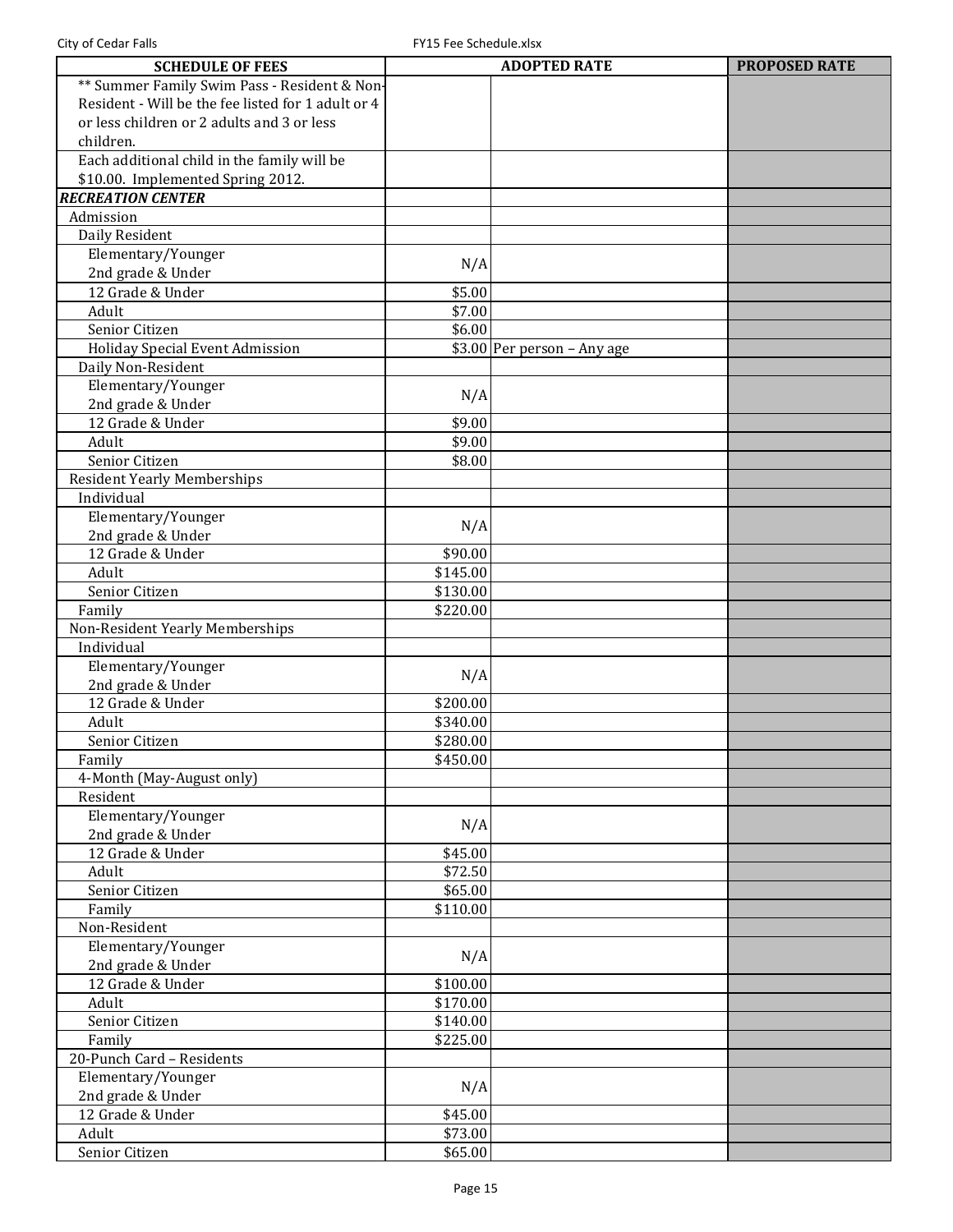| <b>SCHEDULE OF FEES</b>                    |                             | <b>ADOPTED RATE</b>            | <b>PROPOSED RATE</b> |
|--------------------------------------------|-----------------------------|--------------------------------|----------------------|
| 20-Punch Card - Non-Resident               |                             |                                |                      |
| Elementary/Younger                         |                             |                                |                      |
| 2nd grade & Under                          | N/A                         |                                |                      |
| 12 Grade & Under                           | \$130.00                    |                                |                      |
| Adult                                      | \$130.00                    |                                |                      |
| Senior Citizen                             | \$110.00                    |                                |                      |
| Replace I.D. Card                          | \$7.00                      |                                |                      |
| Corporate Rate                             |                             |                                |                      |
| Individual                                 | \$200.00                    |                                |                      |
| Family                                     | \$265.00                    |                                |                      |
| Racquetball                                |                             |                                |                      |
|                                            |                             |                                |                      |
| Drop-in, per hour                          | \$0.00 Each<br>$$2.00$ Each |                                |                      |
| Reservation, per hour                      |                             |                                |                      |
| Punch Card                                 |                             | \$17.00 to \$20.00 Value       |                      |
| Child Care                                 |                             |                                |                      |
| 2-hour stay                                | \$2.50                      |                                |                      |
| 20-Punch Card                              | \$35.00                     |                                |                      |
| 40-Punch Card                              | \$60.00                     |                                |                      |
| Rentals                                    |                             |                                |                      |
| Resident Non-profit Organizations          |                             |                                |                      |
| Entire facility w/ adequate approved adult |                             |                                |                      |
| supervision 1:20 ratio                     |                             |                                |                      |
| Per Hour                                   |                             | \$50.00 Plus staff cost        |                      |
| Each additional hour                       | N/A                         |                                |                      |
| Maximum cost (12 hr. max.)                 | N/A                         |                                |                      |
| <b>Meeting Room</b>                        |                             | \$10.00 Per hour               |                      |
| <b>Full Room</b>                           |                             | \$25.00 Per hour               |                      |
| <b>Gym Rental</b>                          |                             |                                |                      |
| Fit Gym                                    |                             | $$35.00$ Per hour + staff cost |                      |
| 1/2 of Old Gym                             |                             | $$35.00$ Per hour + staff cost |                      |
| All of Old Gym                             |                             | $$70.00$ Per hour + staff cost |                      |
| <b>Activity Room</b>                       |                             | $$25.00$ Per hour + staff cost |                      |
| *s.c. - Staff Cost (if needed)             | \$25.00                     |                                |                      |
| <b>COMMUNITY CENTER RENTAL</b>             |                             |                                |                      |
| <b>Regular Hours:</b>                      |                             |                                |                      |
| Monday-Friday 8am - 4pm                    |                             |                                |                      |
| Seniors citizens (over 65) Events:         |                             |                                |                      |
| Monday-Friday Non-Holidays 8am - 4pm       |                             |                                |                      |
| Non-Organized Clubs                        | No Charge                   |                                |                      |
| Organized Clubs                            |                             | \$8.00 Per hour                |                      |
| <b>Outside Regular Community Center</b>    |                             |                                |                      |
| Hours                                      |                             | \$10.00 Per hour               |                      |
| <b>All Other Non-Profit Events:</b>        |                             |                                |                      |
| Non-Holiday weekdays 8am-4pm               |                             |                                |                      |
| Area of facility (Includes Staff Cost):    |                             |                                |                      |
| Minimum 1 1/2 hour Rental                  |                             |                                |                      |
| Common Area - Front or West Half           |                             | \$25.00 Per hour               |                      |
|                                            |                             |                                |                      |
| Dining Area - Back or East Half w/Kitchen  |                             | \$25.00 Per hour               |                      |
| Studio/Dance/Exercise Floor Only           |                             | \$25.00 Per hour               |                      |
| Any Two Of The Above Areas                 |                             | \$40.00 Per hour               |                      |
| All Three Of The Above Areas               |                             | \$60.00 Per hour               |                      |
| Weekends, Holidays & Outside of Regular    |                             |                                |                      |
| Hours -                                    |                             |                                |                      |
| Minimum 1 1/2 hour Rental                  |                             |                                |                      |
| Area of facility (Includes Staff Cost):    |                             |                                |                      |
| Common Area - Front or West Half           |                             | \$30.00 Per hour               |                      |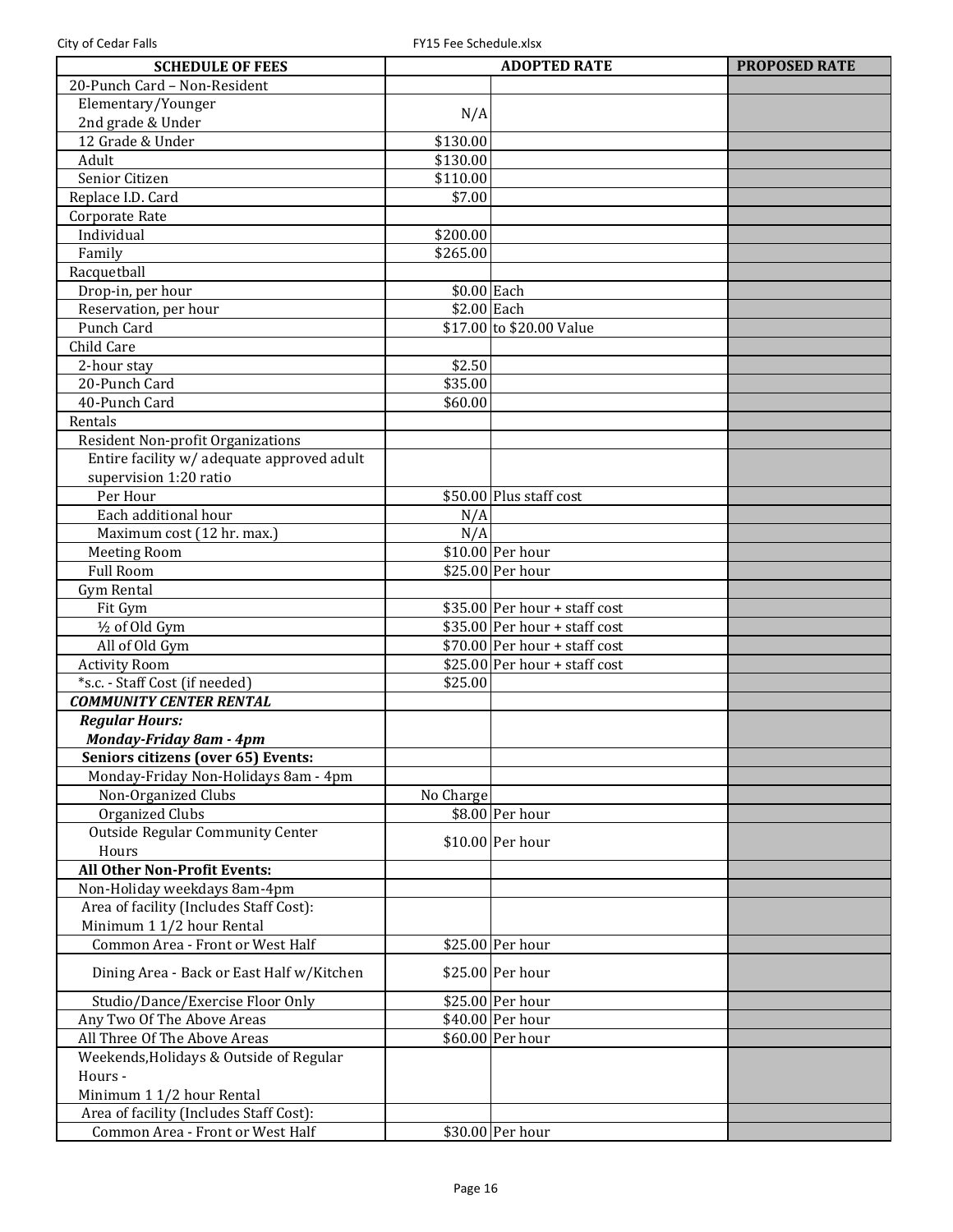| <b>SCHEDULE OF FEES</b>                    |                   | <b>ADOPTED RATE</b> | <b>PROPOSED RATE</b> |
|--------------------------------------------|-------------------|---------------------|----------------------|
| Dining Area - Back or East Half w/Kitchen  |                   | \$30.00 Per hour    |                      |
| Studio/Dance/Exercise Floor Only           |                   | \$30.00 Per hour    |                      |
| Any Two Of The Above Areas                 |                   | \$50.00 Per hour    |                      |
| All Three Of The Above Areas               |                   | \$75.00 Per hour    |                      |
| Security Deposits for Weekends, Holidays & |                   |                     |                      |
| <b>Outside of Regular Hours:</b>           |                   |                     |                      |
| Non-Beer and/or Wine Events                | \$250.00          |                     |                      |
| Events with Beer and/or Wine               | \$500.00          |                     |                      |
| <b>VISITOR CENTER RENTAL</b>               |                   |                     |                      |
| During Regular Business Hours:             |                   |                     |                      |
| Monday-Friday 8am - 5pm                    |                   |                     |                      |
| Half Day (4 hours)                         | \$100.00 Flat Fee |                     |                      |
| Full Day (8 hours)                         | \$200.00 Flat Fee |                     |                      |
| Saturday 9am - 4pm & Sunday Noon-4pm       |                   |                     |                      |
| Individuals & Non-profit Organizations     |                   | \$30.00 Per Hour    |                      |
| For Profit Organization                    |                   | \$50.00 Per Hour    |                      |
| Outside Regular Visitor Center Hours       |                   |                     |                      |
| Individuals & Non-profit Organizations     |                   | \$50.00 Per Hour    |                      |
| For Profit Organization                    |                   | \$70.00 Per Hour    |                      |
|                                            |                   |                     |                      |
| <b>PAW PARK</b>                            |                   |                     |                      |
| <b>Usage Fees</b>                          |                   |                     |                      |
| Annual                                     |                   |                     |                      |
| First Dog                                  | \$15.00           |                     |                      |
| Each Additional Dog                        | \$15.00           | $$2.00$ Per dog     |                      |
| Daily<br><b>CEMETERY FEES</b>              |                   |                     |                      |
| Services                                   |                   |                     |                      |
| Adult Spaces, Flush Marker Section         | \$650.00          |                     |                      |
| <b>Adult Spaces, Monument Section</b>      | \$775.00          |                     |                      |
| Infant Spaces 2' X 5'                      | \$250.00          |                     |                      |
| Infant Spaces 2.5' X 5'                    | \$260.00          |                     |                      |
| Adult Open and Close - Weekday             | \$750.00          |                     |                      |
| Adult Open and Close - Saturday a.m.       | \$900.00          |                     |                      |
| Adult Open and Close - Saturday p.m.       | \$950.00          |                     |                      |
| Adult Open and Close - Less than 8-hour    |                   |                     |                      |
| Notice                                     | \$925.00          |                     |                      |
| Infant Open and Close - Weekday            |                   |                     |                      |
| <b>Without Tent</b>                        | \$325.00          |                     |                      |
| With Tent                                  | \$375.00          |                     |                      |
| Infant Open and Close - Saturday           |                   |                     |                      |
| Without Tent                               | \$405.00          |                     |                      |
| With Tent                                  | \$480.00          |                     |                      |
| PM - Add                                   | \$45.00           |                     |                      |
| Cremains - Weekday                         |                   |                     |                      |
| Without Tent                               | \$335.00          |                     |                      |
| With Tent                                  | \$385.00          |                     |                      |
| Cremains - Saturday                        |                   |                     |                      |
| Without Tent                               | \$415.00          |                     |                      |
| With Tent                                  | \$490.00          |                     |                      |
| PM - Add                                   | \$60.00           |                     |                      |
| Winter Cremains - Weekday with Tent        | \$625.00          |                     |                      |
| Winter Cremains - Saturday a.m. with Tent  | \$725.00          |                     |                      |
| Winter Cremains - Saturday p.m. with Tent  | \$775.00          |                     |                      |
| Services before 9:00 a.m.                  |                   | \$175.00 Additional |                      |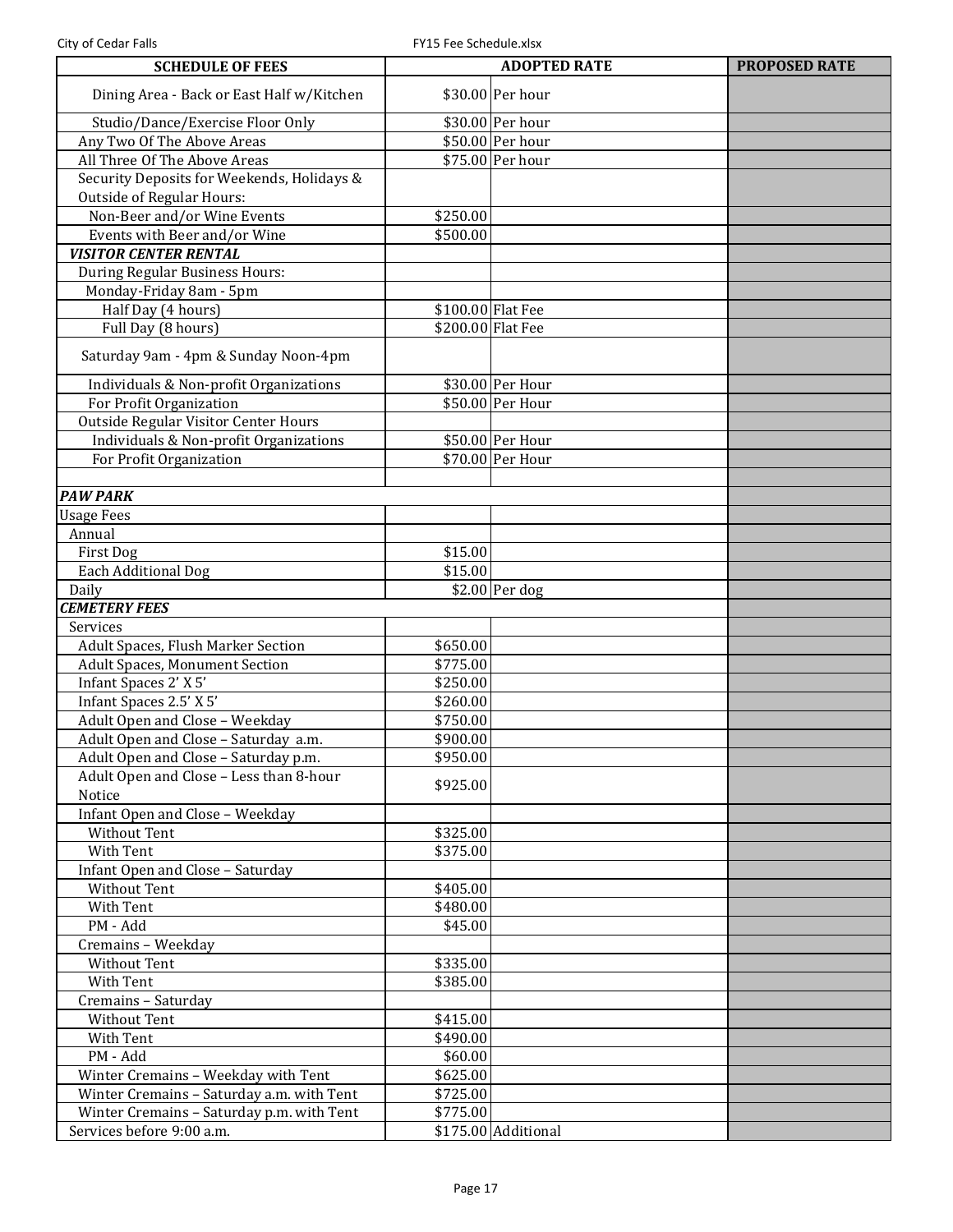| <b>SCHEDULE OF FEES</b>                               |                         | <b>ADOPTED RATE</b>                | <b>PROPOSED RATE</b> |
|-------------------------------------------------------|-------------------------|------------------------------------|----------------------|
| Services entering Cemetery after 3:00 p.m.            | \$175.00 Additional and |                                    |                      |
|                                                       |                         | \$50.00 Each hr after 4:00 p.m.    |                      |
| Disinterment - Adult                                  | \$1,150.00              |                                    |                      |
| Disinterment - Infant/Cremains                        | \$535.00                |                                    |                      |
| Foundation and Marker Permit (Charged to              |                         |                                    |                      |
| Monument Company)                                     | \$65.00                 |                                    |                      |
| Cemetery Lot Ownership and Deed Changes               | \$60.00                 |                                    |                      |
| <b>NOTE:</b> No Tent Service Available for Interments |                         |                                    |                      |
|                                                       |                         |                                    |                      |
| which Require a Vault                                 |                         |                                    |                      |
| <b>SEC. 19-68</b>                                     |                         |                                    |                      |
| <b>HAZARDOUS WASTE SPILLS</b>                         |                         | \$50.00 Min. per Incident          |                      |
| SEC. 20-249                                           |                         |                                    |                      |
| <b>TREE TRIMMER'S LICENSE</b>                         |                         | \$55.00 Each year                  |                      |
| Bond or Evidence of Insurance                         | \$5,000.00              |                                    |                      |
| Certificate of Liability Insurance                    | \$100,000/<br>\$300,000 |                                    |                      |
| <b>CHAPTER 22 PUBLIC SAFETY</b>                       |                         |                                    |                      |
| COPY RECORDS / DIGITAL DATA                           |                         |                                    |                      |
| <b>Police Reports</b>                                 |                         | \$15.00 Each report                |                      |
| <b>Applicant Fingerprinting</b>                       |                         | $$10.00$ 1-3 cards                 |                      |
| Additional cards                                      |                         | $$2.00$ Per card                   |                      |
|                                                       |                         |                                    |                      |
| Video Duplication                                     |                         | \$15.00 Each DVD                   |                      |
| Photo Reprints (4x6 in-house)                         | \$1.00 Each             |                                    |                      |
| Photo Reprints (larger/out-source)                    | At Cost                 |                                    |                      |
| Junk Vehicle Certificate                              | \$10.00                 |                                    |                      |
| Fire Incident Reports                                 |                         | $$10.00$ Each report               |                      |
| Fire Investigative Reports (Non-Criminal)             |                         | $$10.00$ Each report               |                      |
|                                                       | Applicable fee          |                                    |                      |
| Copying of records - major project                    | above + staff           |                                    |                      |
|                                                       | time                    |                                    |                      |
| <b>POLICE SERVICES</b>                                |                         |                                    |                      |
| House/Garage Moving Permit                            |                         | $$40.00/hr.$ 1/2 hr. min.          |                      |
| <b>Funeral Escort</b>                                 | \$25.00                 |                                    |                      |
| 1 Hr. of Squad Car Usage                              | \$16.50                 |                                    |                      |
| SEC. 23-65 $(d)$                                      |                         |                                    |                      |
| TABLES, CHAIRS AND/OR BENCHES PERMIT                  |                         | $$25.00$ Annually                  |                      |
| SEC. 23-659(e)                                        |                         |                                    |                      |
| TEMPORARY SIGNS PERMIT FOR DOWNTOWN                   |                         |                                    |                      |
| <b>SIDEWALK</b>                                       |                         | \$25.00 Annually                   |                      |
| <b>SEC. 23-70</b>                                     |                         | \$50.00 Annually                   |                      |
| <b>SIDEWALK CAFÉ PERMIT</b>                           |                         | $$250.00$ Cash deposit             |                      |
|                                                       |                         |                                    |                      |
| SEC. 23-74                                            | \$1.00                  | Per square foot of public sidewalk |                      |
| <b>PUBLIC RIGHT OF WAY EASEMENT</b>                   |                         | within sidewalk café area          |                      |
| <b>SEC. 23-89</b>                                     |                         |                                    |                      |
|                                                       | \$30.00                 |                                    |                      |
| <b>EXCAVATION PERMIT</b>                              |                         |                                    |                      |
| <b>SEC. 23-125</b>                                    |                         |                                    |                      |
| <b>SIDEWALK CONTRUCTION OR REMOVAL</b>                |                         |                                    |                      |
| <b>PERMIT</b>                                         | \$30.00                 |                                    |                      |
| SEC. 23-159                                           | \$30.00                 |                                    |                      |
| <b>DRIVEWAY ENTRANCE PERMIT</b>                       |                         |                                    |                      |
| SEC. 23-162                                           |                         | \$5,000.00 Renewable annually      |                      |
| <b>DRIVEWAY CONTRACTOR'S BOND</b>                     |                         |                                    |                      |
| <b>SEC. 24-19</b>                                     | \$150.00                |                                    |                      |
| <b>APPROVAL OF MINOR PLAT</b>                         |                         |                                    |                      |
| <b>SEC. 24-29</b>                                     |                         |                                    |                      |
| <b>APPROVAL OF PRELIMINARY PLAT</b>                   | \$300.00                |                                    |                      |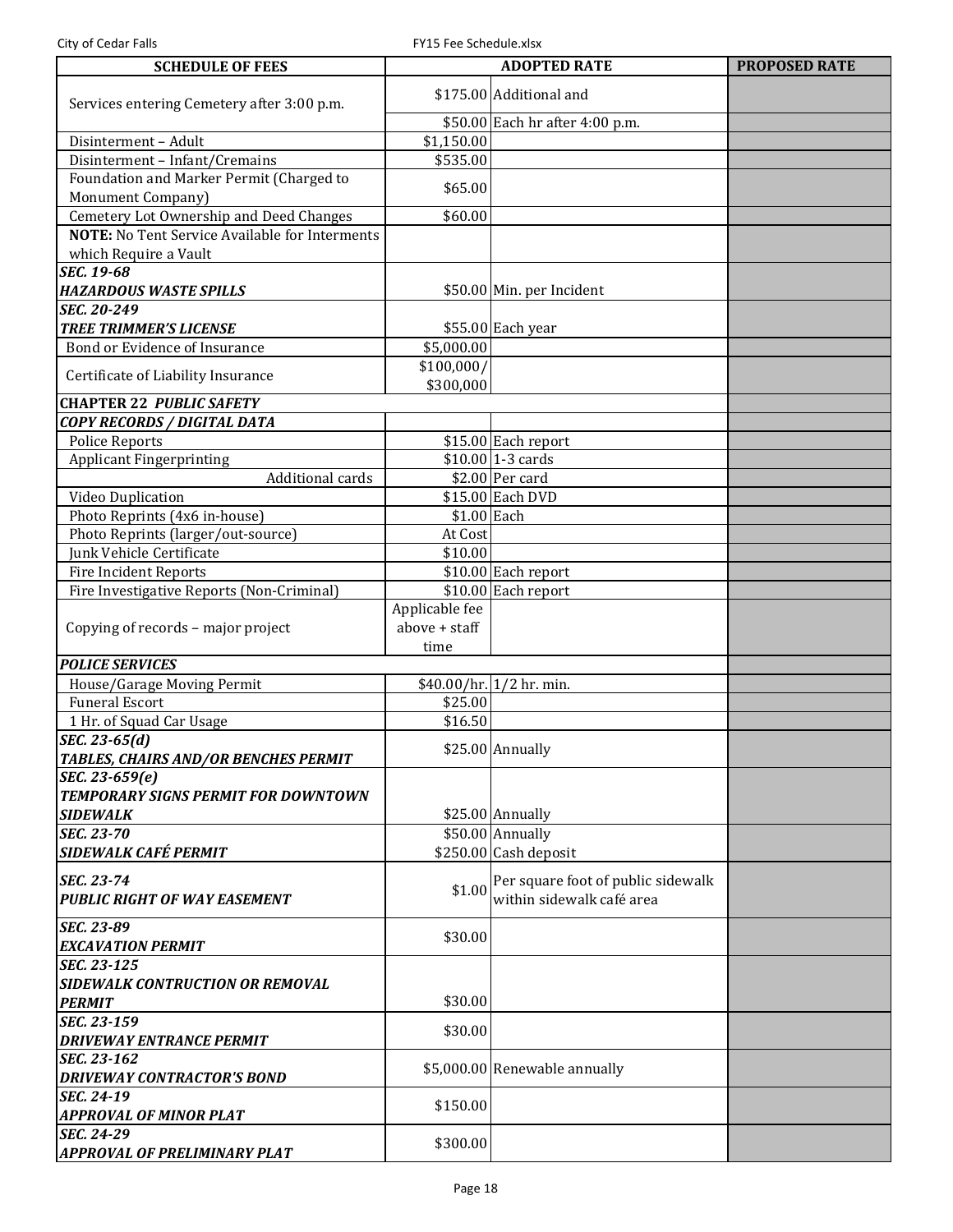| <b>SCHEDULE OF FEES</b>                           |                       | <b>ADOPTED RATE</b>                                            | <b>PROPOSED RATE</b> |
|---------------------------------------------------|-----------------------|----------------------------------------------------------------|----------------------|
| <b>SEC. 24-42</b>                                 | \$300.00              |                                                                |                      |
| <b>APPROVAL OF FINAL PLAT</b>                     |                       |                                                                |                      |
| <b>SEC. 24-73</b>                                 |                       |                                                                |                      |
| PROCESSING FEES FOR DEDICATION, VACATION          | \$200.00              |                                                                |                      |
| OF CITY RIGHT-OF-WAY                              |                       |                                                                |                      |
| <b>UTILITY EASEMENT VACATION</b>                  | \$200.00              |                                                                |                      |
| <b>CHAPTER 26</b>                                 |                       |                                                                |                      |
| <b>TRAFFIC AND MOTOR VEHICLES</b>                 |                       |                                                                |                      |
|                                                   |                       |                                                                |                      |
| <b>PARKING METER</b>                              |                       | Fees Covered By Ordinance                                      |                      |
| SEC. 26-254                                       |                       |                                                                |                      |
| <b>IMMOBILIZATION OF VEHICLES</b>                 | \$50.00               |                                                                |                      |
| SEC. 26-497                                       |                       |                                                                |                      |
| <b>ISSUANCE OF BICYCLE REGISTRATION TAG</b>       | \$2.00                |                                                                |                      |
| <b>CHAPER 27 UTILITIES</b>                        |                       |                                                                |                      |
| <b>SEWERS AND SEWAGE DISPOSAL</b>                 |                       |                                                                |                      |
|                                                   |                       |                                                                |                      |
| Septic Tank Discharge Fee                         |                       | $$11.00 1,000$ gallons of tank truck capacity                  |                      |
| Hydro-Cleaner                                     |                       | \$150.00 Per Hour                                              |                      |
| Sludge Truck                                      |                       | \$150.00 Per Hour                                              |                      |
| Sewer Televising Apparatus                        |                       | \$150.00 Per Hour                                              |                      |
| <b>Utility Truck</b>                              |                       | \$75.00 Per Hour                                               |                      |
| Pump                                              |                       | \$50.00 Per Hour                                               |                      |
| All equipment listed above:                       |                       |                                                                |                      |
| 1-Hour Minimum                                    |                       |                                                                |                      |
| Personnel:                                        |                       |                                                                |                      |
| 1-Hour Minimum                                    | <b>Effective Rate</b> | $\boxed{\text{Employee's}}\text{Plus 20\% administrative fee}$ |                      |
| SEC. 27-301                                       |                       |                                                                |                      |
| STORM WATER POLLUTION PREVENTION PLAN APPLICATION |                       |                                                                |                      |
| Subdivision plat or initial land development      |                       | \$50.00 Per acre exposed                                       |                      |
| Subsequent development of lot or parcel of        |                       |                                                                |                      |
| original tract of land                            |                       | \$100.00 Single family unit                                    |                      |
|                                                   |                       | Per residential unit for multiple                              |                      |
|                                                   | \$50.00               | unit complex                                                   |                      |
|                                                   |                       | Per 1,000 sq. ft. of impervious                                |                      |
|                                                   | \$10.00               | surface                                                        |                      |
| <b>SEC. 28</b>                                    |                       |                                                                |                      |
| <b>VEHICLES FOR HIRE</b>                          |                       |                                                                |                      |
| SEC. 28-34 License Fee                            |                       | \$110.00 Each year                                             |                      |
|                                                   |                       | \$30.00 Each vehicle                                           |                      |
|                                                   |                       | Each vehicle/                                                  |                      |
| Vehicle replacement/substitution                  | \$10.00               | Each occurrence                                                |                      |
| <b>SEC. 28-39</b>                                 |                       |                                                                |                      |
| <b>APPLICATION FOR DRIVER LICENSE</b>             | \$12.00 Each          |                                                                |                      |
| <b>SEC. 28-45</b>                                 |                       |                                                                |                      |
| <b>Renewal of License</b>                         |                       | \$6.00 Each renewal                                            |                      |
| <b>SEC. 29-4</b>                                  |                       |                                                                |                      |
| ZONING ORDINANCE AMENDMENT (TEXT OR MAP)          |                       |                                                                |                      |
| <b>Rezoning Request</b>                           | \$500.00              |                                                                |                      |
| Board of Adjustment - Variances                   | \$350.00              |                                                                |                      |
| Board of Adjustment - Special Exceptions          | \$350.00              |                                                                |                      |
| Land Use Permits                                  | \$25.00               |                                                                |                      |
| Site Plan Review                                  |                       |                                                                |                      |
| - Façade Review for commercial & minor            | \$50.00               |                                                                |                      |
| residential improvements                          |                       |                                                                |                      |
| - Residential Review, Single Family & Two-        | \$100.00              |                                                                |                      |
| <b>Family Residential</b>                         |                       |                                                                |                      |
| - Commercial Review including multi-family        | \$200.00              |                                                                |                      |
| residential facilities                            |                       |                                                                |                      |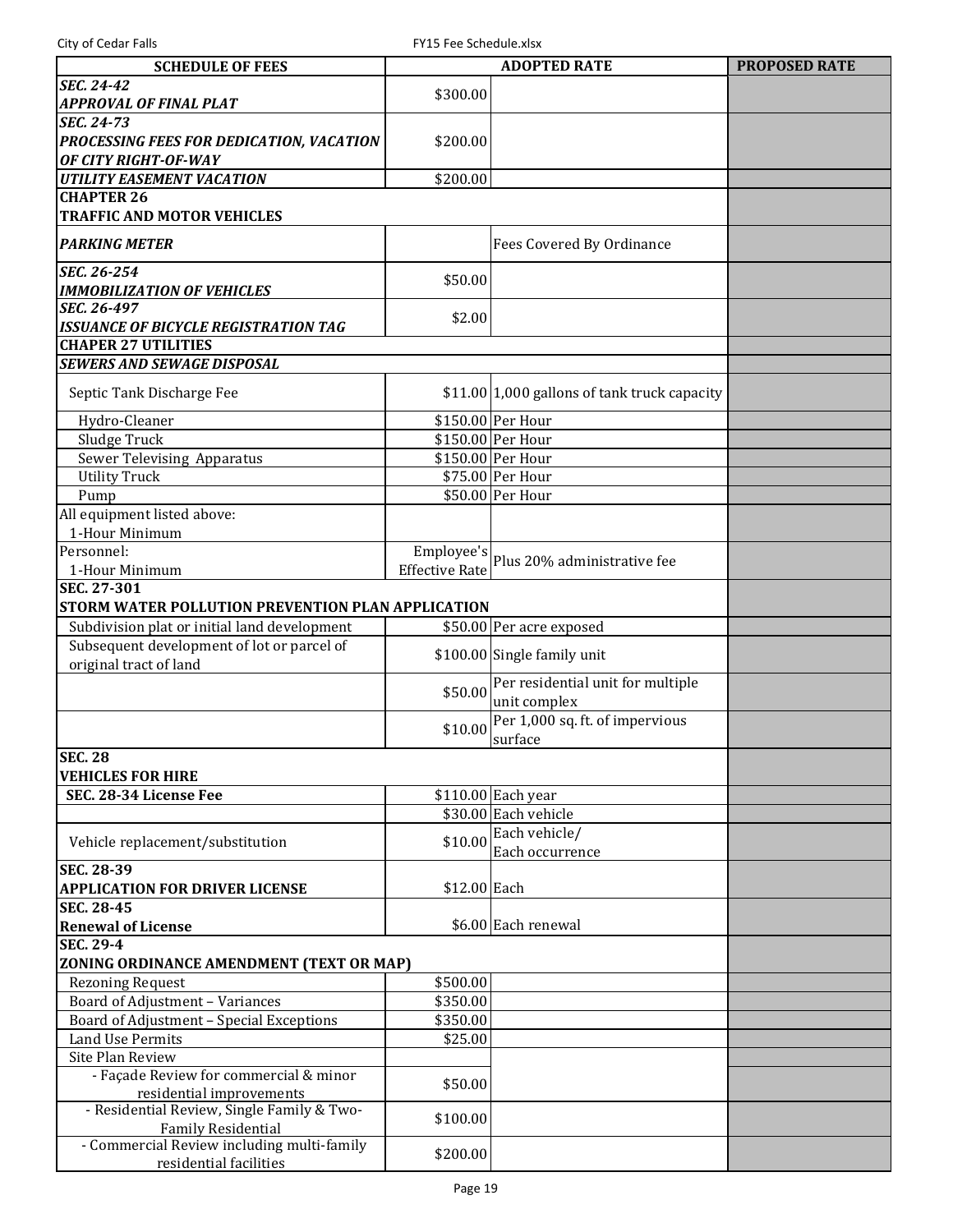City of Cedar Falls Full City of Cedar Falls

| <b>SCHEDULE OF FEES</b>       |          | <b>ADOPTED RATE</b> | <b>PROPOSED RATE</b> |
|-------------------------------|----------|---------------------|----------------------|
| <b>SEC. 29-123</b>            |          |                     |                      |
| <b>Communication Towers</b>   | \$200.00 |                     |                      |
| <b>SEC. 29-127</b>            |          |                     |                      |
| <b>Wind Energy Facilities</b> | \$200.00 |                     |                      |
|                               |          |                     |                      |
|                               |          |                     |                      |

## **COMMERCIAL FIRE INSPECTION FEE SCHEDULE**

The purpose of this ordinance is to provide minimum standards to safeguard life, health, property and public welfare by regulating and controlling the design, construction, quality of materials, use and occupancy, location and maintenance of all nonresidential businesses, buildings and structures within this jurisdiction and certain equipment specifically regulated by the adopted Fire Code of the City of Cedar Falls.

New Construction applications for permit shall comply with the adopted Codes of the City of Cedar Falls.

ANNUAL LIFE SAFETY PERMITS, LICENSES, AND CERTIFICATIONS FEES

The following fees shall be established for the permits, licenses, certificate's, approvals, life safety inspections and other functions performed under this Code and shall be payable by the Non-residential businesses to the City of Cedar Falls. Such fees shall accompany each application for such permit, approval, certificate, or other fee-related Code provisions.

(1) Non-residential businesses annual fee schedule for life safety inspection.

The inspections, thus the fee schedule shall be based on occupancy, or individual business. Therefore, if there are more than one occupancy or businesses in a single building, each business, and the business owner/occupant thereof, will be responsible for the inspection and the fee. The actual payment of the fee between the occupant and the landlord is between those parties and the lease agreement; the City will not be involved in such agreements. If there is a common area, the inspection and fee for this common area will be the responsibility of the building/property owner.

| SQUARE FOOT      | Fee   |  |  |
|------------------|-------|--|--|
|                  |       |  |  |
| $1 - 2,000$      | \$40  |  |  |
| 2,001 - 10,000   | \$70  |  |  |
| 10,001 - 20,000  | \$100 |  |  |
| 20,001 - 50,000  | \$195 |  |  |
| 50,001 - 100,000 | \$225 |  |  |
| over 100,000     | \$300 |  |  |

Any building that is fully sprinkled will receive a credit of 50%, of the square footage relative hazard class fee. (This is to show the importance of sprinklers relative to life safety and the type of building construction.)

## REINSPECTION FEES:

At the time of the initial inspection, the occupant and/or owner will receive a copy of the life safety inspection indicating which violations need to be corrected. Along with this will be a standard letter listing the date of reinspection as well as the schedule of fees, as listed in the fee schedule. Fees will be assessed if they do not comply at the time of the first, second, or third reinspection date. If the Fire Department is notified in writing, (by mail or hand delivered) in a timely manner, and repairs are scheduled, a reinspection date may be rescheduled to allow more time to complete repairs. Non-profit entities or governmental agencies are not exempt from the reinspection fees as listed in the fee schedule.

REINSPECTION FEES DO NOT APPLY IF VIOLATIONS ARE CORRECTED PRIOR TO THE SCHEDULED REINSPECTION DATE. IF DURING A REINSPECTION VIOLATIONS ARE STILL PRESENT, A REINSPECTION FEE WILL APPLY AS PER THIS FEE SCHEDULE. (First - \$100, Second - \$150, Third - \$200, Each after Third - \$200)

## **FIRE RESPONSE INSURANCE RECOVERY FEE:**